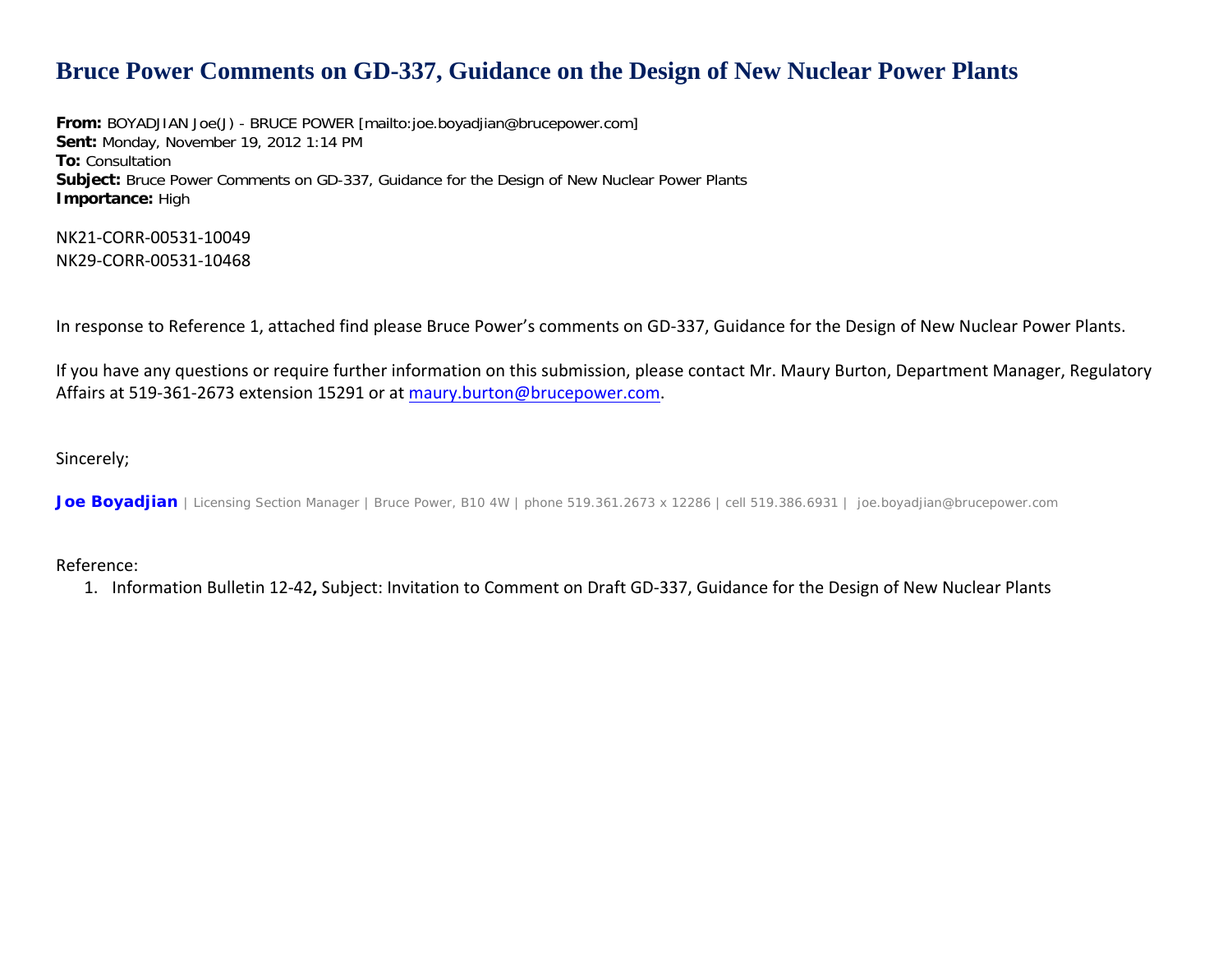|    | <b>Document Section/Excerpt</b>                                   | <b>Industry Issue</b>                                                                                                                                                                                                                                                                                                                                                                                                                                                                                                                                                                                                                                                                                                                                   | <b>Suggested Change</b>                                                                                                                                                                                                                                                                                                                                                                                                                                                                                                                                                                                                                            |
|----|-------------------------------------------------------------------|---------------------------------------------------------------------------------------------------------------------------------------------------------------------------------------------------------------------------------------------------------------------------------------------------------------------------------------------------------------------------------------------------------------------------------------------------------------------------------------------------------------------------------------------------------------------------------------------------------------------------------------------------------------------------------------------------------------------------------------------------------|----------------------------------------------------------------------------------------------------------------------------------------------------------------------------------------------------------------------------------------------------------------------------------------------------------------------------------------------------------------------------------------------------------------------------------------------------------------------------------------------------------------------------------------------------------------------------------------------------------------------------------------------------|
| 1. | <b>General</b>                                                    | It does not seem appropriate to have<br>this guidance document out for public<br>comment before the associated<br>regulatory document has been finalized<br>and approved by the Commission.                                                                                                                                                                                                                                                                                                                                                                                                                                                                                                                                                             | Update GD-337 after RD-337 has been<br>finalized and approved, and then issue<br>it again for public consultation.                                                                                                                                                                                                                                                                                                                                                                                                                                                                                                                                 |
| 2. | <b>General</b>                                                    | The CNSC should take into<br>consideration comments submitted on<br>RD-337 for revisions to GD-337.                                                                                                                                                                                                                                                                                                                                                                                                                                                                                                                                                                                                                                                     | Use comments provided during the<br>public consultation phase of RD-337 to<br>update GD-337.                                                                                                                                                                                                                                                                                                                                                                                                                                                                                                                                                       |
| 3. | <b>General</b>                                                    | The term "Design Extension<br>Conditions" is used throughout the<br>document, the use of the term "Beyond<br>Design Basis Accidents" is preferred by<br>industry.<br>The accepted terminology in use within<br>the Canadian nuclear industry is<br>"beyond design basis accidents". It is<br>preferred that the IAEA term "design<br>extension conditions not be used.<br>If the CNSC adopts the term "design<br>extension conditions", it is suggested<br>that the IAEA definition and use of<br>"design extension conditions from IAEA<br>SSR 2/1 be adopted in its entirety.<br>Also, the CNSC should use consistent<br>terminology for DEC in RD-337;<br>consistency with Section 7.3, 4.2.3 and<br>definitions provided in glossary are<br>needed. | If the term "design extension<br>conditions" is adopted for new NPPs,<br>GD-337 should provide explanations for<br>the relationship between "design<br>extension conditions" and "beyond<br>design basis accidents."<br>The CNSC should provide guidance on<br>the principles and guidelines for<br>applying engineering design rules to<br>SSCs that are included in the nuclear<br>power plant design to provide safety<br>functions for "design extension<br>conditions".<br>The CNSC should also provide<br>guidance on the principles and<br>guidelines for performing deterministic<br>safety analyses for "design extension<br>conditions". |
| 4. | <b>General</b>                                                    | The "Additional Information" sections in<br>the document are very helpful as they<br>identify standards acceptable to the<br>CNSC for ensuring compliance.                                                                                                                                                                                                                                                                                                                                                                                                                                                                                                                                                                                              | It is recommended that this practice be<br>carried forward for other GDs &<br>RD/GDs                                                                                                                                                                                                                                                                                                                                                                                                                                                                                                                                                               |
| 5. | <b>General</b>                                                    | Many standards with the edition dates<br>are referenced throughout the<br>document. This is not a good practice,<br>because newer editions of the<br>standards will be issued between<br>revisions to GD-337.                                                                                                                                                                                                                                                                                                                                                                                                                                                                                                                                           | It is suggested that the edition dates not<br>be included or to included a statement<br>regarding the use of more recent<br>editions of the standards.                                                                                                                                                                                                                                                                                                                                                                                                                                                                                             |
| 6. | <b>Preface and Section 2</b><br>"SSR 2/1, Safety of Nuclear Power | Editorial: The correct title of SSR-2/1 is<br>"Specific Safety Requirements: Safety                                                                                                                                                                                                                                                                                                                                                                                                                                                                                                                                                                                                                                                                     | Suggest title of the document be<br>corrected to:                                                                                                                                                                                                                                                                                                                                                                                                                                                                                                                                                                                                  |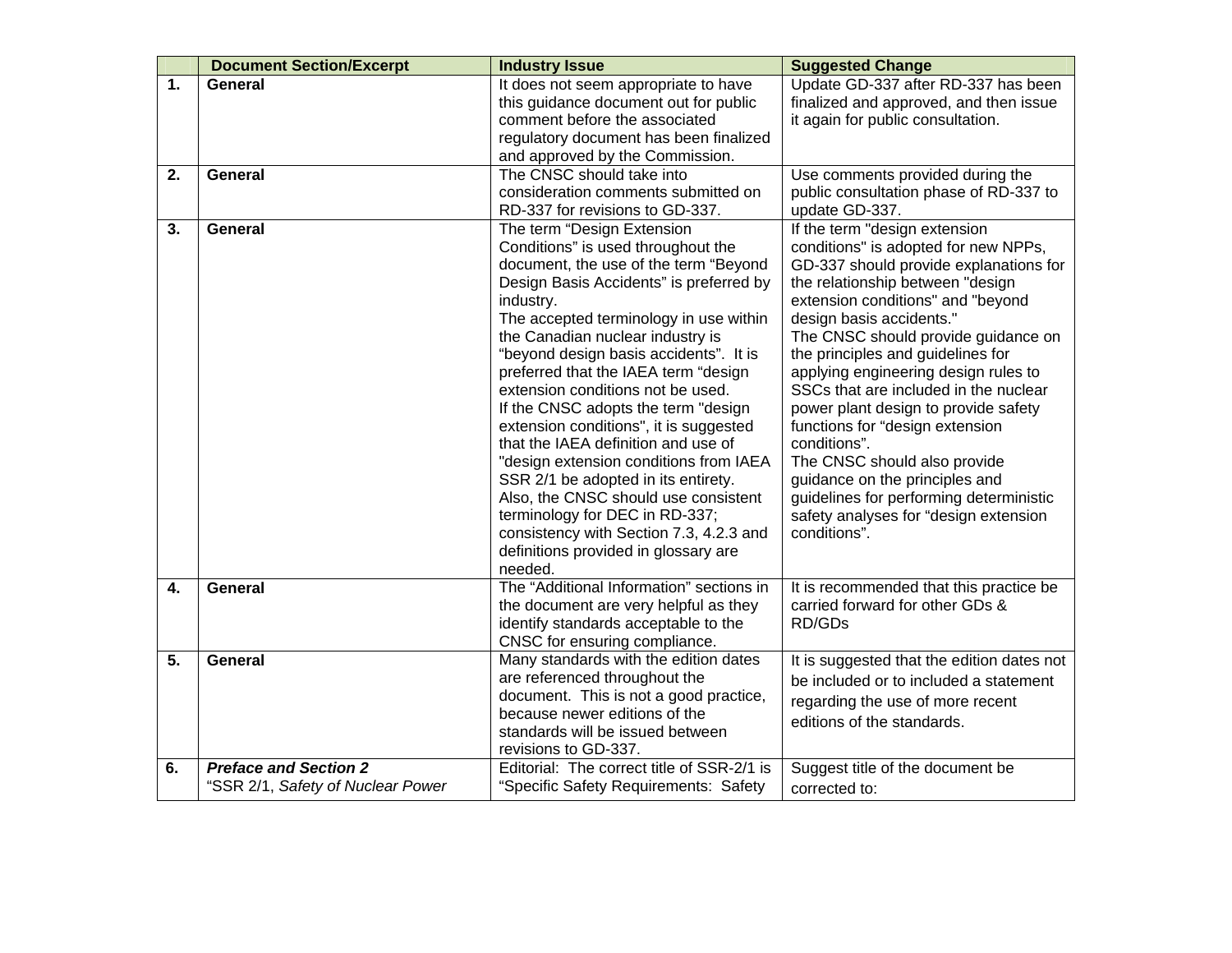|    | <b>Document Section/Excerpt</b>                     | <b>Industry Issue</b>                                                         | <b>Suggested Change</b>                  |
|----|-----------------------------------------------------|-------------------------------------------------------------------------------|------------------------------------------|
|    | Plants: Design"                                     | of Nuclear Power Plants: Design"                                              | " SSR-2/1, Specific Safety               |
|    |                                                     |                                                                               | Requirements: Safety of Nuclear          |
|    |                                                     |                                                                               | Power Plants: Design"                    |
| 7. | <b>Section 3 Bullet 5</b>                           | The list of clauses from Section 5 and                                        | Suggest that final version of GD-337 be  |
|    |                                                     | Section 6 of the Class I Nuclear                                              | reviewed against the Class I Nuclear     |
|    |                                                     | Facilities Regulations appears to be                                          | Facilities Regulations for completeness. |
|    |                                                     | incomplete. This version of GD-337                                            |                                          |
|    |                                                     | includes guidance that is applicable to                                       |                                          |
|    |                                                     | clauses $5(k)$ , $6(j)$ and $6(k)$ , however<br>these clauses are not listed. |                                          |
| 8. | Section 4.3.3                                       | The text in Section 4.3.3 of GD-337                                           |                                          |
|    |                                                     | does not provide any guidance on the                                          |                                          |
|    |                                                     | definitions of "safety limits" and "limiting                                  |                                          |
|    |                                                     | settings for safety systems", which are                                       |                                          |
|    |                                                     | used in Section 4.3.3 of draft RD-337                                         |                                          |
|    |                                                     | version 2.                                                                    |                                          |
|    |                                                     | By introducing the text on OLCs from                                          |                                          |
|    |                                                     | IAEA Safety Guide NS-G-2.2 in Section                                         |                                          |
|    |                                                     | 4.3.3 of draft RD-337 version 2, it is                                        |                                          |
|    |                                                     | also necessary to include an<br>explanation of the terminology of OLCs        |                                          |
|    |                                                     | from NS-G-2.2.                                                                |                                          |
| 9. | Section 5.3                                         | The bullets do not follow a                                                   | Suggest changing the text to:            |
|    | · design initiation, specification of scope         | "chronological" order. The design                                             | "• design initiation, including          |
|    | and planning                                        | control measures listed here should                                           | identification of scope                  |
|    | • specification of design requirements              | follow in order how the design activities                                     | • work control and planning of design    |
|    | · selection of suitably qualified and               | progress from initiation to being ready                                       | activities                               |
|    | experienced staff                                   | for implementation, as described in                                           | • selection competent staff              |
|    | • work control and planning of design<br>activities | CSA N286-05. Also note that CSA<br>N286 June 2012 has been issued and         | • identification and control of design   |
|    | • specification and control of design               | may supersede CSA N286-05.                                                    | inputs                                   |
|    | inputs                                              | Some bullets are partially included in                                        | • establishing design requirements       |
|    | • review of design concepts and                     | other bullets. As example, planning of                                        | • evaluation of design concepts and      |
|    | selection                                           | design activities is mentioned in both                                        |                                          |
|    | · selection of design tools and computer            | 1st and 4th bullets. The bullet                                               | selection of preferred concept           |
|    | software                                            | "management of the design and control                                         | · selection of design tools and          |
|    | • conducting conceptual analysis                    | of design changes" is included in the                                         | computer software                        |
|    | • conducting detailed design and                    | bullet "configuration management".                                            | • conducting conceptual safety analysis  |
|    | production of design documentation                  | The bullet "conducting conceptual                                             | to assess preferred design concept       |
|    | and records                                         | analysis" should be more specific about                                       | • conducting detailed design and         |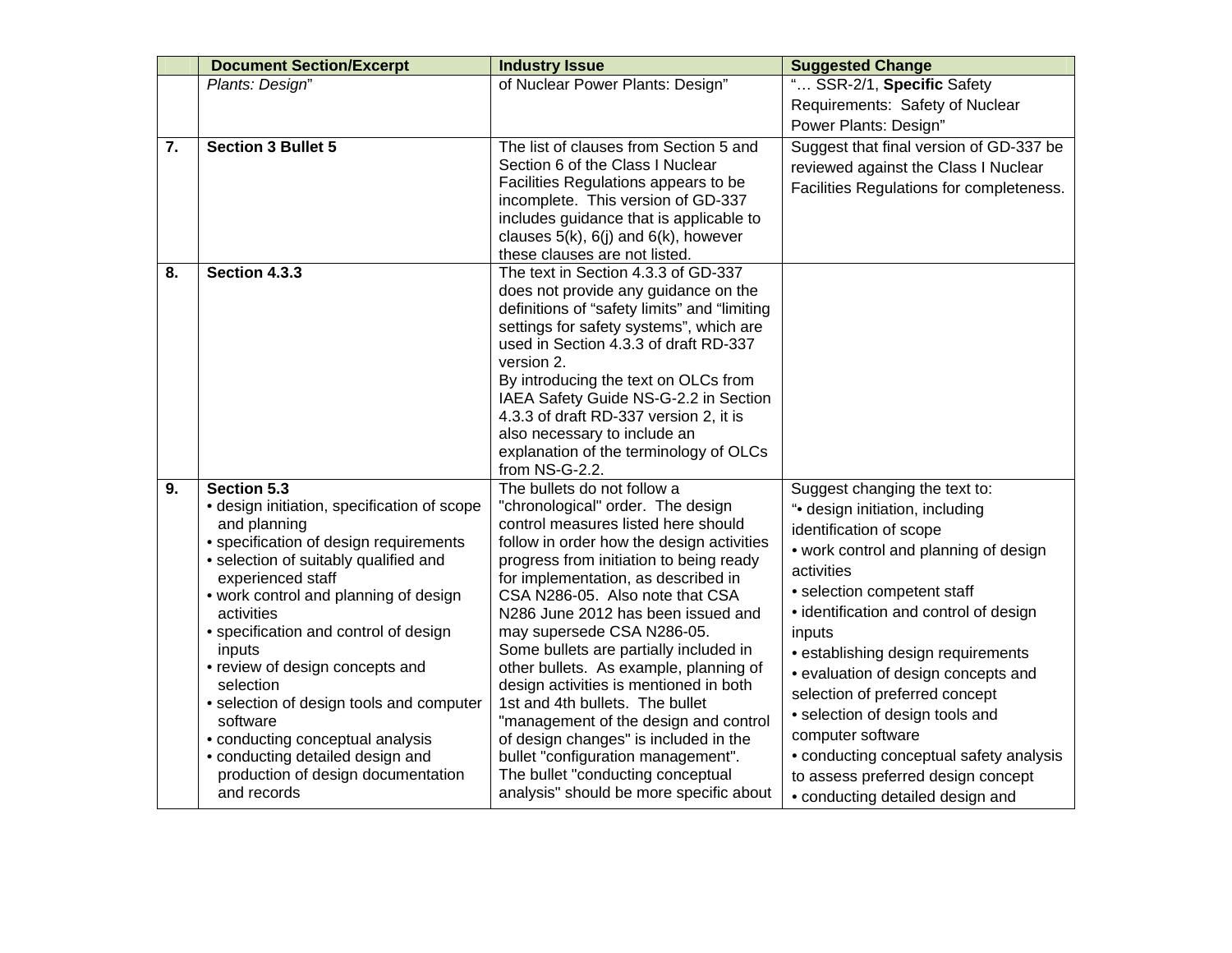|     | <b>Document Section/Excerpt</b>             | <b>Industry Issue</b>                                                        | <b>Suggested Change</b>                      |
|-----|---------------------------------------------|------------------------------------------------------------------------------|----------------------------------------------|
|     | • conducting detailed safety analysis       | the type of analysis (safety, stress??).                                     | production of design documentation           |
|     | • defining any limiting conditions for      | CSA N286 clearly indicates a                                                 | and records                                  |
|     | safe operation                              | conceptual safety analysis to assess                                         | • conducting detailed safety analysis to     |
|     | • carrying out design verification and      | the preferred design concept.                                                | prove adequacy of detailed design            |
|     | validation                                  | The bullet "selection of suitably                                            | • defining any limiting conditions for       |
|     | • independence of individuals or groups     | qualified and experienced staff" may                                         | safe operation                               |
|     | performing verifications, validations       | suggest that only experienced staff can                                      | • carrying out design verification and       |
|     | and approvals<br>• configuration management | perform design activities, while CSA<br>N286-05 requirement is for personnel | validation                                   |
|     | • management of the design and control      | competent to do the design work                                              |                                              |
|     | of design changes                           | assigned to them (competence includes                                        | • configuration management                   |
|     | • identification and control of design      | education, training, skills, experience                                      | · identification and control of design       |
|     | interfaces"                                 | and ability).                                                                | interfaces"                                  |
|     |                                             | It is suggested that all bullets in GD                                       |                                              |
|     |                                             | section 5.3 follow CSA N286-05.                                              |                                              |
| 10. | Section 5.3                                 | RD-337 version 2 states "The                                                 | Suggest adding the following text:           |
|     |                                             | computer software used for design                                            |                                              |
|     |                                             | and analysis calculations shall be                                           | "As stated in RD-337, "The computer          |
|     |                                             | qualified in accordance with                                                 | software used for design and analysis        |
|     |                                             | applicable standards."                                                       | calculations shall be qualified in           |
|     |                                             | By using the term "qualified in                                              | accordance with applicable standards.        |
|     |                                             | accordance with applicable standards"                                        |                                              |
|     |                                             | some confusion may be introduced,                                            | This is achieved by following industry       |
|     |                                             | because the nuclear industry is more                                         | standards for software, such as CSA          |
|     |                                             | familiar with the use of verified and                                        | N286.7, where qualified software:            |
|     |                                             | validated software, as defined in CSA                                        | (a) is shown to be capable of                |
|     |                                             | N286.7.                                                                      | addressing intended problems;                |
|     |                                             |                                                                              | (b) is adequately specified, which           |
|     |                                             | For clarification it is suggested that the                                   | includes                                     |
|     |                                             | definition of "qualified software" from                                      | documentation of<br>(i)                      |
|     |                                             | CSA N286.7.1-09 be included in GD-                                           | requirements, design,                        |
|     |                                             | 337 to provide clarification and                                             | characteristics, and limitations             |
|     |                                             | guidance on the intent of "shall be                                          | of use; and                                  |
|     |                                             | qualified in accordance with applicable<br>standards".                       | identification of all required tool<br>(ii)  |
|     |                                             |                                                                              | components and their required<br>attributes: |
|     |                                             |                                                                              | possesses attributes that have<br>(c)        |
|     |                                             |                                                                              | been demonstrated to satisfy all             |
|     |                                             |                                                                              | requirements; and                            |
|     |                                             |                                                                              | (d) includes configuration management        |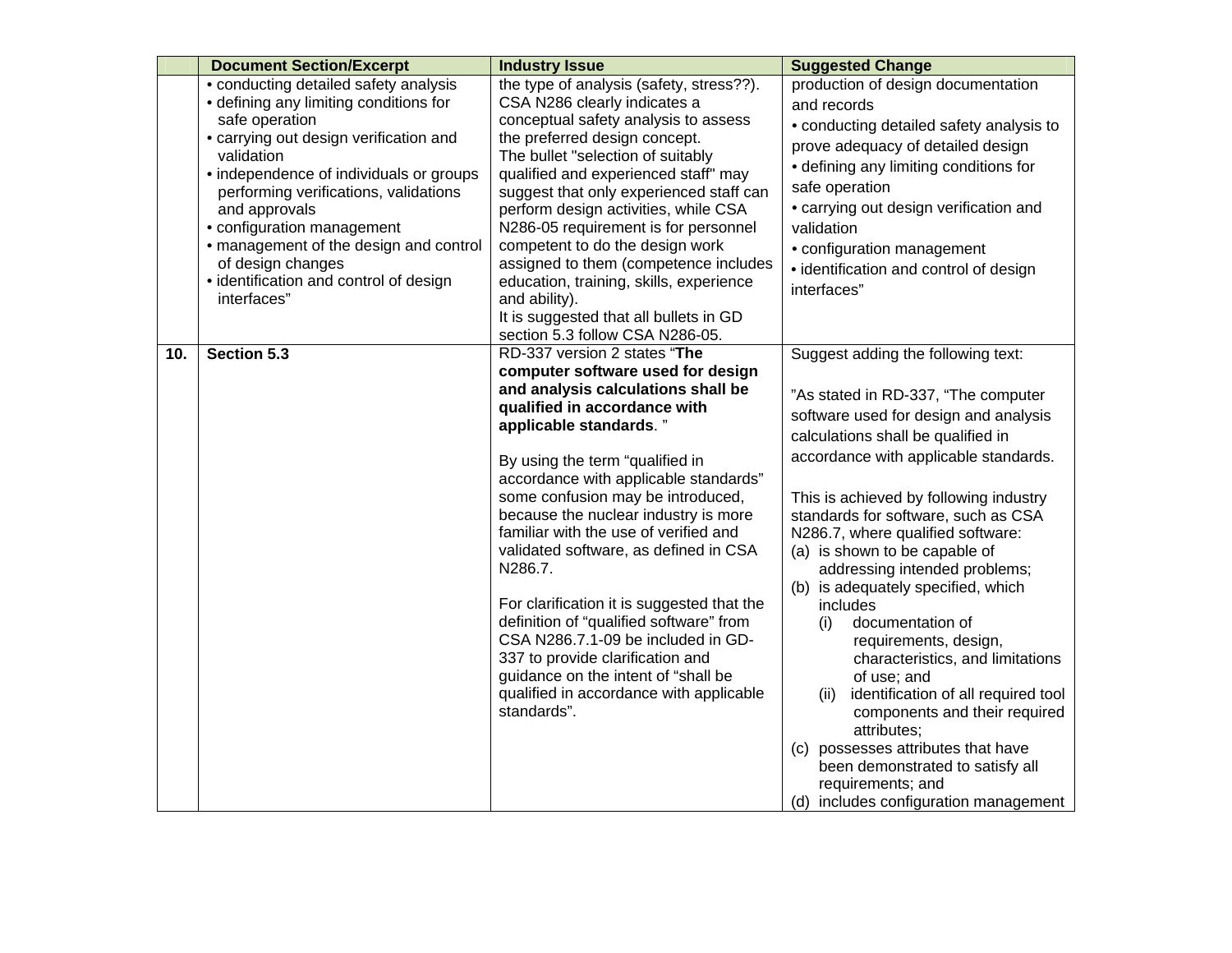|     | <b>Document Section/Excerpt</b>                                                                                                                                                                                                                                                              | <b>Industry Issue</b>                                                                                                                                                                                                                                                          | <b>Suggested Change</b>                                                                                                                                                                                                                                                            |
|-----|----------------------------------------------------------------------------------------------------------------------------------------------------------------------------------------------------------------------------------------------------------------------------------------------|--------------------------------------------------------------------------------------------------------------------------------------------------------------------------------------------------------------------------------------------------------------------------------|------------------------------------------------------------------------------------------------------------------------------------------------------------------------------------------------------------------------------------------------------------------------------------|
|     |                                                                                                                                                                                                                                                                                              |                                                                                                                                                                                                                                                                                | and change control."                                                                                                                                                                                                                                                               |
| 11. | Section 6.1.1<br>"For independent effectiveness of the<br>different levels of defence, any design<br>features that aim at preventing an<br>accident should not belong to the same<br>level of defence as the design features<br>that aim at mitigating the consequences<br>of the accident." | This paragraph more properly belongs<br>at the end of Section 6.1, rather than at<br>the end of Section 6.1.1. Section 6.1.1<br>is about the physical barriers, whereas<br>this paragraph is applicable to the<br>design features for all levels of defence-<br>in-depth.      | Suggest moving this paragraph to the<br>end of Section 6.1.                                                                                                                                                                                                                        |
| 12. | Section 6.5<br>"Generally, a larger exclusion zone<br>would require more emergency<br>response time and capability."                                                                                                                                                                         | A larger exclusion zone should allow for<br>somewhat more relaxed response time,<br>since the public is further from the<br>source of the radiological hazard. It is<br>not clear that a greater emergency<br>response capability is necessary for a<br>larger exclusion zone. | Suggest changing the text to:<br>"Generally, a larger exclusion zone<br>would allow for more emergency<br>response time."                                                                                                                                                          |
| 13. | Section 6.5<br><b>Evacuation Needs</b>                                                                                                                                                                                                                                                       | Environmental factors also affect<br>evacuation times (precipitation = slower<br>evacuation). This is not specifically<br>mentioned here, although consideration<br>of this usually appears in the nuclear<br>emergency response plans.                                        | Suggest adding the following text:<br>"Environmental factors which can affect<br>the response times should be taken into<br>consideration."                                                                                                                                        |
| 14. | Section 6.6.1<br>"As stated in RD-337 version 2, "the<br>design shall take due account of<br>challenges to a multi-unit site."                                                                                                                                                               | The use of the term "multi-unit site" can<br>lead to confusion. One can have a site<br>with multiple units as part of a single<br>build project, or the addition of one or<br>more units to an existing site where one<br>or more units are already in operation.              | Suggest changing all use of : multi-unit<br>site" to "multiple units at a site".                                                                                                                                                                                                   |
| 15. | Section 7.1<br>"The method for classifying the safety<br>significance of SSCs important to safety<br>should be based primarily on<br>deterministic methodologies,<br>complemented (where appropriate) by<br>probabilistic methods."                                                          | The use of engineering judgement in<br>the safety classification process should<br>be acknowledged.                                                                                                                                                                            | Suggest changing the text to:<br>"The method for classifying the safety<br>significance of SSCs important to safety<br>should be based primarily on<br>deterministic methodologies,<br>complemented (where appropriate) by<br>probabilistic methods and engineering<br>judgement." |
| 16. | Section 7.1<br>"The SSC classification process should<br>include the following activities:<br>• identification of engineering design                                                                                                                                                         | The SSC classification process should<br>not include the identification of<br>engineering design rules for classified<br>SSCs. Once a safety class has been                                                                                                                    | Suggest changing the text by replacing<br>the bullet "identification of engineering<br>design rules for classified SSCs" with<br>the following paragraph:                                                                                                                          |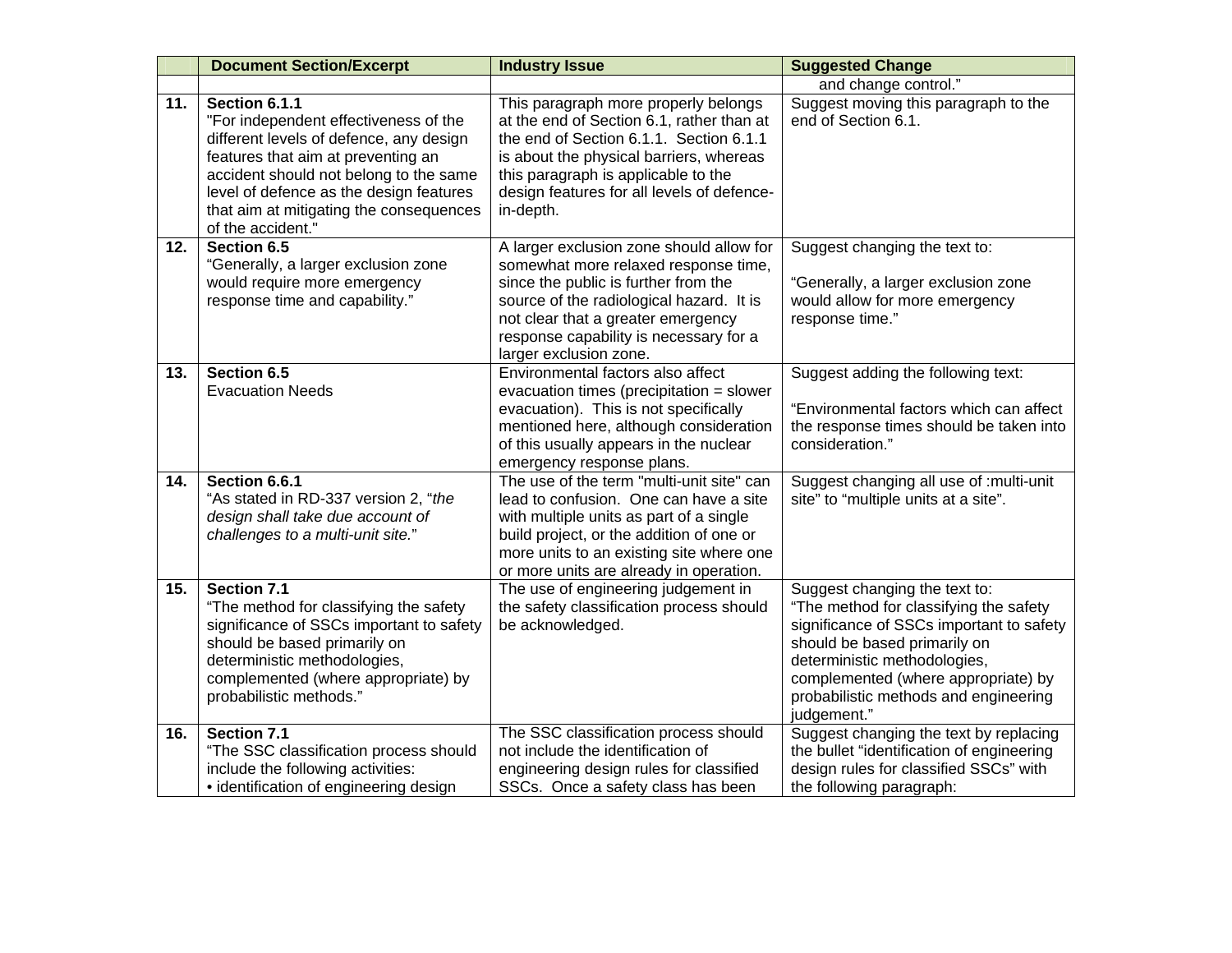|     | <b>Document Section/Excerpt</b>                                                                                                                                                                                                                                              | <b>Industry Issue</b>                                                                                                                                                                                                                                                                                                                                                                                                                                                                             | <b>Suggested Change</b>                                                                                                                                                                                                                                                                                                                                                                                                                                                                                                                                                                                                                                      |
|-----|------------------------------------------------------------------------------------------------------------------------------------------------------------------------------------------------------------------------------------------------------------------------------|---------------------------------------------------------------------------------------------------------------------------------------------------------------------------------------------------------------------------------------------------------------------------------------------------------------------------------------------------------------------------------------------------------------------------------------------------------------------------------------------------|--------------------------------------------------------------------------------------------------------------------------------------------------------------------------------------------------------------------------------------------------------------------------------------------------------------------------------------------------------------------------------------------------------------------------------------------------------------------------------------------------------------------------------------------------------------------------------------------------------------------------------------------------------------|
|     | rules for classified SSCs"                                                                                                                                                                                                                                                   | assigned to an SSC, the appropriate<br>engineering design rules should be<br>applied to the SSC. The basic concept<br>should be that the SSC is designed<br>such that:<br>the most frequent occurrences yield<br>little or no adverse consequences<br>to the public, and<br>the improbable extreme situation,<br>having the potential for the greatest<br>consequences to the public, have a<br>low probability of occurrence.                                                                    | "Once the safet class of SSCs<br>isestablished, corresponding<br>engineering design rules should be<br>specified and applied. These<br>engineering design rules should ensure<br>that the SSCs possess all the design<br>features necessary to achieve the<br>required ability to perform its<br>designated safety function with a<br>sufficiently low failure rate consistent<br>with the safety analysis. The SSCs<br>should be designed with sufficient<br>robustness to ensure that no<br>operational loads caused by postulated<br>initiating events will adversely affect the<br>ability of the SSCs to perform their<br>designated safety functions." |
| 17. | <b>Section 7.1</b><br>"if a particular SSC contributes to the<br>performance of several safety functions<br>of different categories, it should be<br>assigned to the class corresponding to<br>the highest safety category, requiring<br>the most conservative design rules" | The selection of engineering design<br>rules should be commensurate with the<br>principles of achieving the required<br>level of:<br>ability to perform its designated<br>$\bullet$<br>safety function with a<br>sufficiently low failure rate<br>consistent with the safety<br>analysis, and<br>robustness to ensure that no<br>operational loads caused by<br>postulated initiating events will<br>adversely affect the ability of<br>the SSCs to perform their<br>designated safety functions. | Suggest changing the text to"<br>"if a particular SSC contributes to the<br>performance of several safety functions<br>of different categories, it should be<br>assigned to the class corresponding to<br>the highest safety category, requiring<br>the commensurate design rules"                                                                                                                                                                                                                                                                                                                                                                           |
|     |                                                                                                                                                                                                                                                                              | This does not necessarily mean<br>requiring the most conservative design<br>rules.                                                                                                                                                                                                                                                                                                                                                                                                                |                                                                                                                                                                                                                                                                                                                                                                                                                                                                                                                                                                                                                                                              |
| 18. | <b>Section 7.1</b><br>"Although the probability of SSCs being<br>called upon during DECs is very low,                                                                                                                                                                        | The phrase "these safety functions<br>should be considered a high safety<br>category" needs clarification. The term                                                                                                                                                                                                                                                                                                                                                                               | Suggest changing the text to:<br>"Although the probability of SSCs being                                                                                                                                                                                                                                                                                                                                                                                                                                                                                                                                                                                     |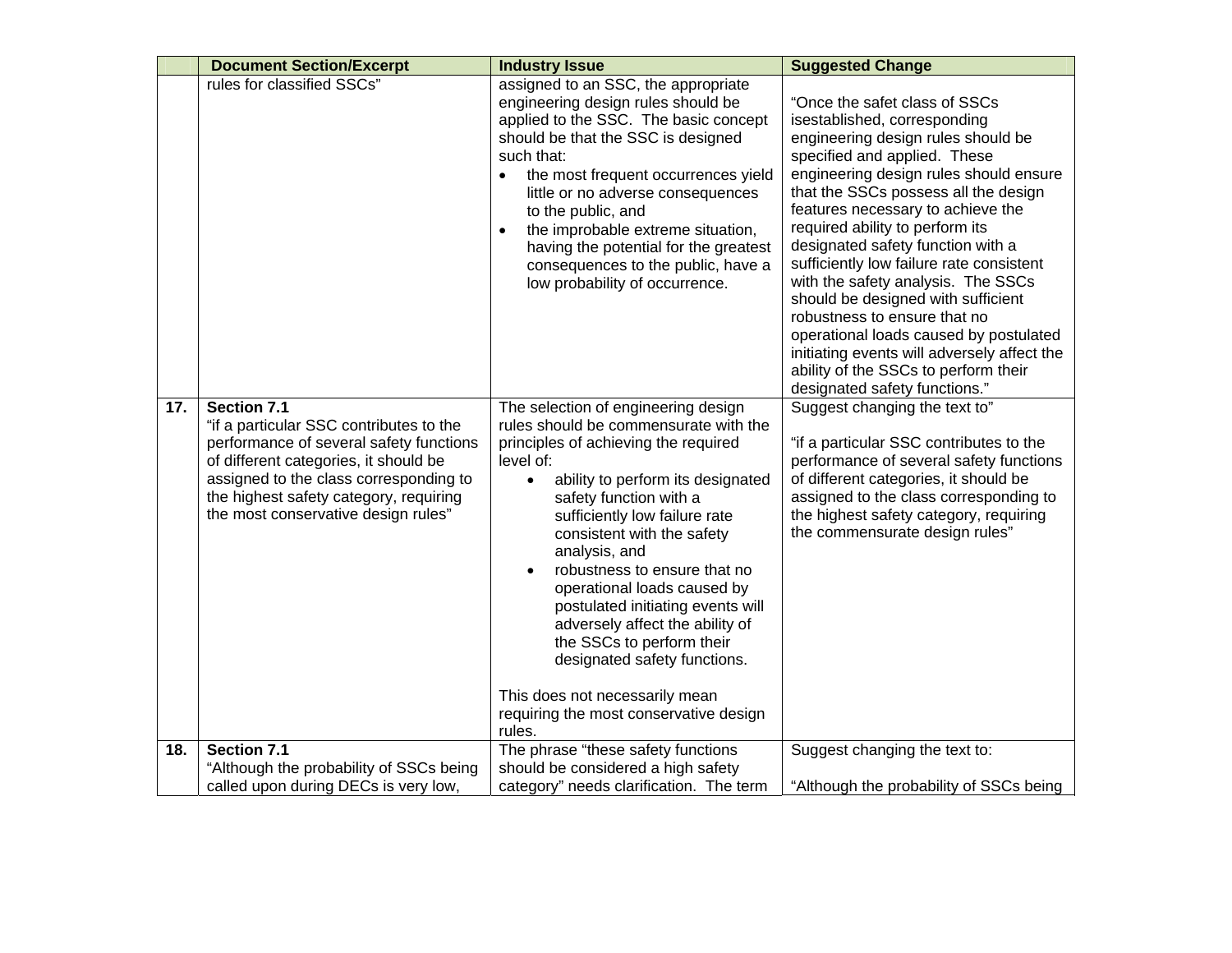|     | <b>Document Section/Excerpt</b>         | <b>Industry Issue</b>                                               | <b>Suggested Change</b>                 |
|-----|-----------------------------------------|---------------------------------------------------------------------|-----------------------------------------|
|     | the failure of safety functions for the | "high safety category" is not well                                  | called upon during DECs is very low,    |
|     | mitigation of DECs may lead to high     | defined and different readers can arrive                            | the failure of safety functions for the |
|     | severity consequences. Therefore,       | at different conclusions.                                           | mitigation of DECs may lead to high     |
|     | these safety functions should be        |                                                                     | severity consequences. Therefore,       |
|     | considered a high safety category."     | In terms of safety significance, safety                             | these safety functions should be        |
|     |                                         | functions required to mitigate the                                  | assigned a safety category              |
|     |                                         | consequences of design extension                                    | commensurate with the safety            |
|     |                                         | conditions should be ranked lower than:                             | significance."                          |
|     |                                         | safety functions required to be                                     |                                         |
|     |                                         | performed immediately to control or                                 |                                         |
|     |                                         | mitigate the consequences of                                        |                                         |
|     |                                         | anticipated operational occurrences                                 |                                         |
|     |                                         | or design basis accidents, and                                      |                                         |
|     |                                         | safety functions required to reach                                  |                                         |
|     |                                         | and maintain a stable safe                                          |                                         |
|     |                                         | shutdown condition.                                                 |                                         |
| 19. | Section 7.1                             | This statement does not appropriately                               | Suggest deleting the text.              |
|     | "as a general rule, supporting SSCs     | account for whether the failure of the                              |                                         |
|     | should be assigned to the same class    | supporting SSC has the same                                         |                                         |
|     | as that of the frontline SSCs to be     | consequence on the frontline SSC as a                               |                                         |
|     | supported"                              | failure of the frontline SSC.                                       |                                         |
| 20. | Section 7.1                             | RD-337 states that complementary                                    |                                         |
|     |                                         | design features are included in the list                            |                                         |
|     |                                         | of systems important to safety.                                     |                                         |
|     |                                         |                                                                     |                                         |
|     |                                         | Portable equipment - such as                                        |                                         |
|     |                                         | emergency mitigating equipment, and<br>pumps should not necessarily |                                         |
|     |                                         | constitute systems important to safety.                             |                                         |
|     |                                         |                                                                     |                                         |
|     |                                         | More clarification is required on                                   |                                         |
|     |                                         | positioning portable equipment under                                |                                         |
|     |                                         | systems important to safety in                                      |                                         |
|     |                                         | complementary design features for new                               |                                         |
|     |                                         | nuclear power plants. Note, that                                    |                                         |
|     |                                         | portable equipment is not considered                                |                                         |
|     |                                         | under systems important to safety for                               |                                         |
|     |                                         | existing nuclear power plants. This                                 |                                         |
|     |                                         | additional clarification should be                                  |                                         |
|     |                                         | included in GD-337.                                                 |                                         |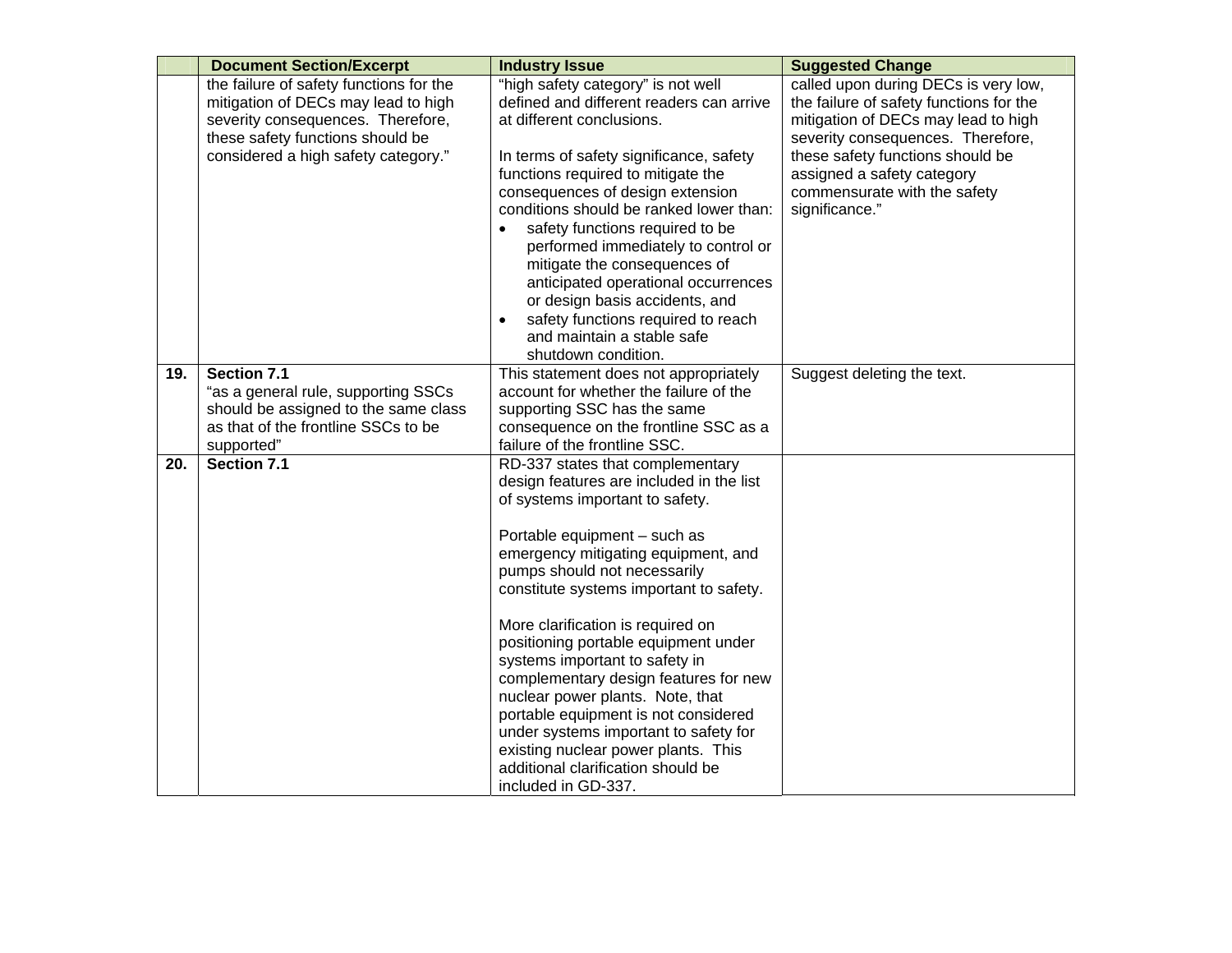|     | <b>Document Section/Excerpt</b>         | <b>Industry Issue</b>                                                           | <b>Suggested Change</b>                                                   |
|-----|-----------------------------------------|---------------------------------------------------------------------------------|---------------------------------------------------------------------------|
| 21. | Section 7.2                             | The criteria for classification of<br>internal/external hazards as DBA or       |                                                                           |
|     |                                         | DEC are not clearly explained in GD-                                            |                                                                           |
|     |                                         | 337.                                                                            |                                                                           |
| 22. | Section 7.3                             | Since Figure 1 of RD-337 version 2                                              | Suggest adding the following text to                                      |
|     |                                         | shows the plant states, it is more                                              | Section 7.3 GD-337 along with Figure 1                                    |
|     |                                         | appropriate to include it in Section 7.3                                        | from RD-337 version 2:                                                    |
|     |                                         | of GD-337.                                                                      |                                                                           |
|     |                                         |                                                                                 | "The relationship between the plant                                       |
|     |                                         | It is also suggested that GD-337 could                                          | design envelope and the plant states is                                   |
|     |                                         | include a version of Figure 1 that also                                         | shown in Figure 1."                                                       |
|     |                                         | shows the design basis and                                                      |                                                                           |
|     |                                         | complementary design features against<br>the operational states and accident    |                                                                           |
|     |                                         | conditions.                                                                     |                                                                           |
| 23. | Section 7.3.1                           | Editorial: The text needs rephrasing to                                         | Suggest changing the text to:                                             |
|     | "shutdown in a refuelling mode or other | achieve greater clarity.                                                        |                                                                           |
|     | maintenance condition that opens the    |                                                                                 | "refuelling or other maintenance                                          |
|     | reactor coolant or containment          | Also, it would be useful to explicitly                                          | condition that opens the reactor                                          |
|     | boundary"                               | identify guaranteed shutdown state as a                                         | coolant or containment boundary                                           |
|     |                                         | normal operating mode.                                                          | while in a shutdown mode                                                  |
|     |                                         |                                                                                 | Guaranteed shutdown state"<br>$\bullet$                                   |
| 24. | Section 7.3.2                           | The core temperature is not a directly                                          | Suggest changing the text to:                                             |
|     | "core temperature"                      | measured plant parameter. The inlet                                             |                                                                           |
|     |                                         | temperature to the core and the                                                 | "core temperature (based on the<br>difference between measured core inlet |
|     |                                         | average outlet temperature from the<br>core are directly measured plant         | and core outlet temperatures)"                                            |
|     |                                         | parameters.                                                                     |                                                                           |
| 25. | <b>Section 7.3.2</b>                    | Editorial: The text needs rephrasing to                                         | Suggest changing the text to:                                             |
|     | "temperatures and flows"                | achieve greater clarity.                                                        |                                                                           |
|     |                                         |                                                                                 | "temperatures and flows for process                                       |
|     |                                         |                                                                                 | systems involved in the PIEs"                                             |
| 26. | Section 7.3.4                           | RD-337 version 2 states "The design                                             |                                                                           |
|     |                                         | shall be such that plant states that                                            |                                                                           |
|     |                                         | could lead to significant radioactive                                           |                                                                           |
|     |                                         | releases are practically eliminated; if                                         |                                                                           |
|     |                                         | not, only protective measures that are<br>of limited scope in terms of area and |                                                                           |
|     |                                         | time shall be necessary for protection of                                       |                                                                           |
|     |                                         | the public, and sufficient time shall be                                        |                                                                           |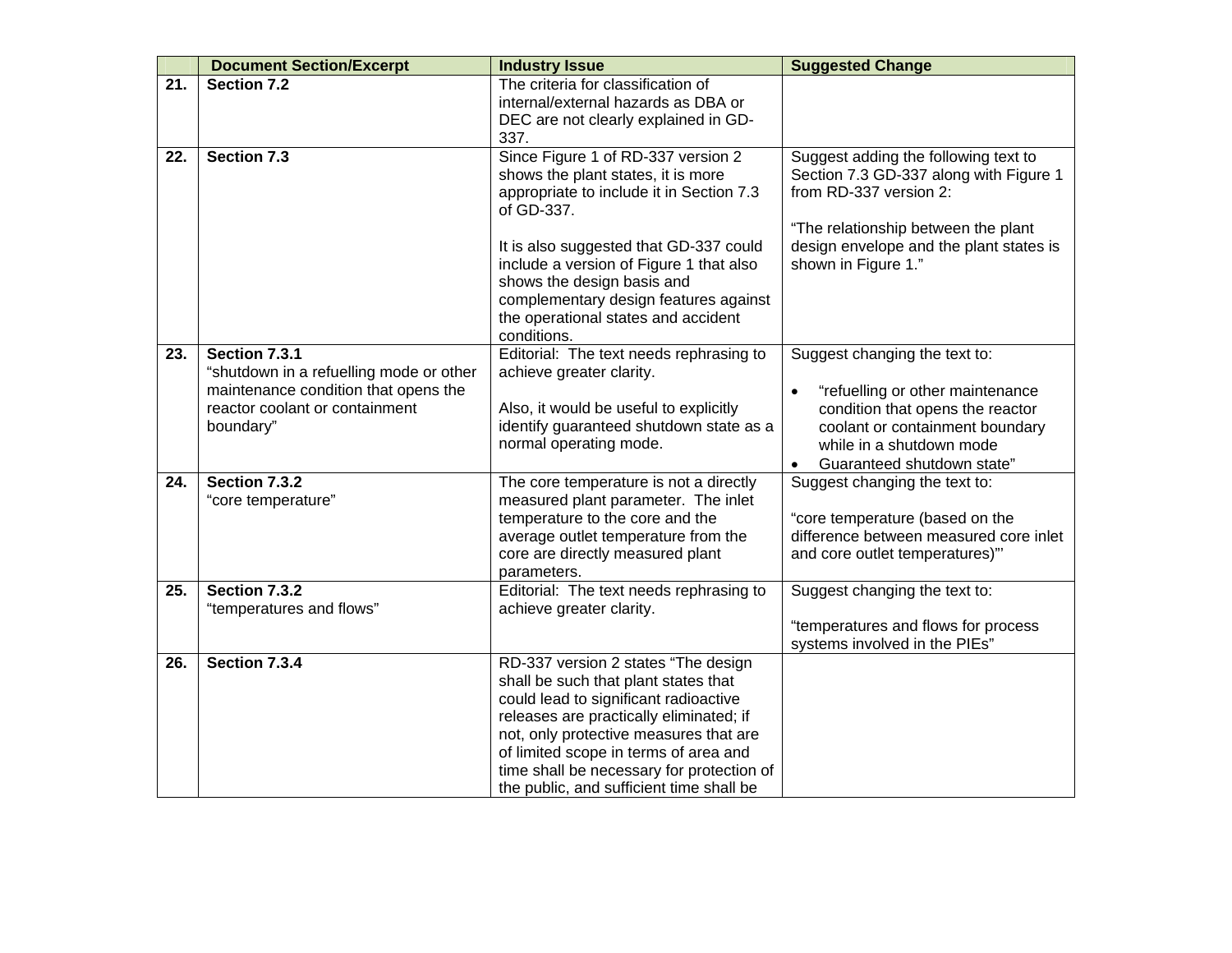|     | <b>Document Section/Excerpt</b>                                                                                                                                   | <b>Industry Issue</b>                                                                                                                                                                                                                                                                                                                                                                                                                               | <b>Suggested Change</b>                                                                                                                                                                     |
|-----|-------------------------------------------------------------------------------------------------------------------------------------------------------------------|-----------------------------------------------------------------------------------------------------------------------------------------------------------------------------------------------------------------------------------------------------------------------------------------------------------------------------------------------------------------------------------------------------------------------------------------------------|---------------------------------------------------------------------------------------------------------------------------------------------------------------------------------------------|
|     |                                                                                                                                                                   | made available to implement these<br>measures."                                                                                                                                                                                                                                                                                                                                                                                                     |                                                                                                                                                                                             |
|     |                                                                                                                                                                   | GD-337 defines practically eliminated in<br>the Glossary, but does not make<br>reference to the term in the body of the<br>document.                                                                                                                                                                                                                                                                                                                |                                                                                                                                                                                             |
|     |                                                                                                                                                                   | The use of the term "practically<br>eliminated" requires further clarification.<br>This clarification is not provided in GD-<br>337. The text should be revised to put<br>it into context with respect to meeting<br>the safety goals.                                                                                                                                                                                                              |                                                                                                                                                                                             |
|     |                                                                                                                                                                   | The use of the phrase "only protective<br>measures that are of limited scope in<br>terms of area and time shall be<br>necessary for protection of the public"<br>requires further clarification. Is this<br>phrase intended to make reference to<br>the use of sheltering, evacuation and<br>relocation? If so, it is suggested that<br>the text be changed to be consistent<br>with the idea of "implementation of<br>offsite emergency measures". |                                                                                                                                                                                             |
| 27. | Section 7.3.4<br>"take credit for realistic system action<br>and performance beyond original<br>intended functions, including systems<br>not important to safety" | Editorial: The text needs rephrasing to<br>achieve greater clarity with respect to<br>the definition of "realistic system action<br>and performance beyond original<br>intended functions". Perhaps using<br>"physically possible" rather than<br>"realistic" can communicate the intent<br>better,                                                                                                                                                 | Suggest changing the text to:<br>"take credit for physically possible<br>system action and performance beyond<br>original intended functions, including<br>systems not important to safety" |
|     |                                                                                                                                                                   | Nevertheless, there is a need for<br>greater clarity on the principles and<br>guidelines to use when analyzing<br>design extension conditions.                                                                                                                                                                                                                                                                                                      |                                                                                                                                                                                             |
| 28. | Section 7.6.1                                                                                                                                                     | To provide guidance on the<br>requirement in Section 7.6.1 of RD-337                                                                                                                                                                                                                                                                                                                                                                                | Suggest adding the following text:                                                                                                                                                          |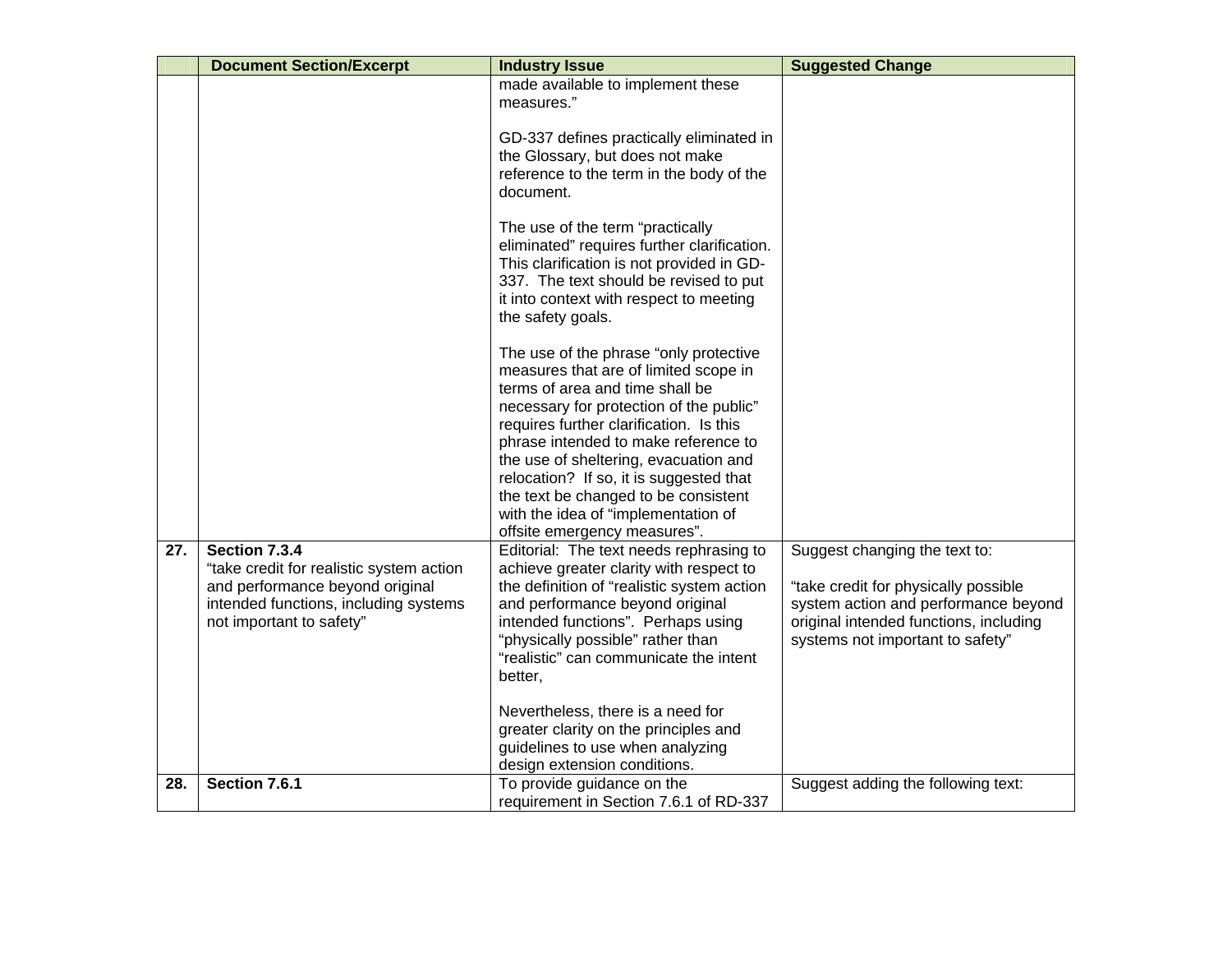|     | <b>Document Section/Excerpt</b>                                                                                                   | <b>Industry Issue</b>                                                                                                                                                                                                                                                                                                                                                                                                                                                                                                                                                                                                 | <b>Suggested Change</b>                                                                                                                                                                                                                                                                                                                                                                                                        |
|-----|-----------------------------------------------------------------------------------------------------------------------------------|-----------------------------------------------------------------------------------------------------------------------------------------------------------------------------------------------------------------------------------------------------------------------------------------------------------------------------------------------------------------------------------------------------------------------------------------------------------------------------------------------------------------------------------------------------------------------------------------------------------------------|--------------------------------------------------------------------------------------------------------------------------------------------------------------------------------------------------------------------------------------------------------------------------------------------------------------------------------------------------------------------------------------------------------------------------------|
|     |                                                                                                                                   | version 2, it is suggested that the<br>following text be moved from RD-337 to<br>GD-337:<br>"Failure of a number of devices or<br>components to perform their functions<br>may occur as a result of a single<br>specific event or cause. Common-<br>cause failures may also occur when<br>multiple components of the same type<br>fail at the same time. This may be<br>caused by occurrences such as a<br>change in ambient conditions,<br>saturation of signals, repeated<br>maintenance error or design<br>deficiency."                                                                                            | "Failure of a number of devices or<br>components to perform their functions<br>may occur as a result of a single<br>specific event or cause. Common-<br>cause failures may also occur when<br>multiple components of the same type<br>fail at the same time. This may be<br>caused by occurrences such as a<br>change in ambient conditions,<br>saturation of signals, repeated<br>maintenance error or design<br>deficiency." |
| 29. | <b>Section 7.6.1.2</b>                                                                                                            | Editorial: The text needs rephrasing to                                                                                                                                                                                                                                                                                                                                                                                                                                                                                                                                                                               | Suggest changing the text to:                                                                                                                                                                                                                                                                                                                                                                                                  |
|     | "human diversity"                                                                                                                 | achieve greater clarity.                                                                                                                                                                                                                                                                                                                                                                                                                                                                                                                                                                                              | "human factor engineering diversity"                                                                                                                                                                                                                                                                                                                                                                                           |
| 30. | Section 7.6.2                                                                                                                     | RD-337 version 2 states "2. all<br>identifiable but non-detectable failures,<br>including those in the non-tested<br>components".<br>The inclusion of identifiable, but non-<br>detectable failures, including those in<br>non-tested components appears to<br>exceed the definition and intent of<br>"single failure criterion", as described in<br>IAEA Specific Safety Guide SSG-2,<br>Deterministic Safety Analysis for<br>Nuclear Power plants. If this<br>requirement is not removed from RD-<br>337, then additional clarification on the<br>expectations for meeting this<br>requirement is needed in GD-337. |                                                                                                                                                                                                                                                                                                                                                                                                                                |
| 31. | Section 7.9.2<br>"The standards and codes used for<br>computer-based systems or equipment<br>are identified prior to the design." | Replace codes with practices as per<br>RD-337 version 2, because there are<br>no codes applied for computer-based<br>systems and equipment, only                                                                                                                                                                                                                                                                                                                                                                                                                                                                      | Suggest changing the text to:<br>"The standards and practices used for<br>computer-based systems or equipment                                                                                                                                                                                                                                                                                                                  |
|     |                                                                                                                                   | standards.                                                                                                                                                                                                                                                                                                                                                                                                                                                                                                                                                                                                            | are identified prior to the design."                                                                                                                                                                                                                                                                                                                                                                                           |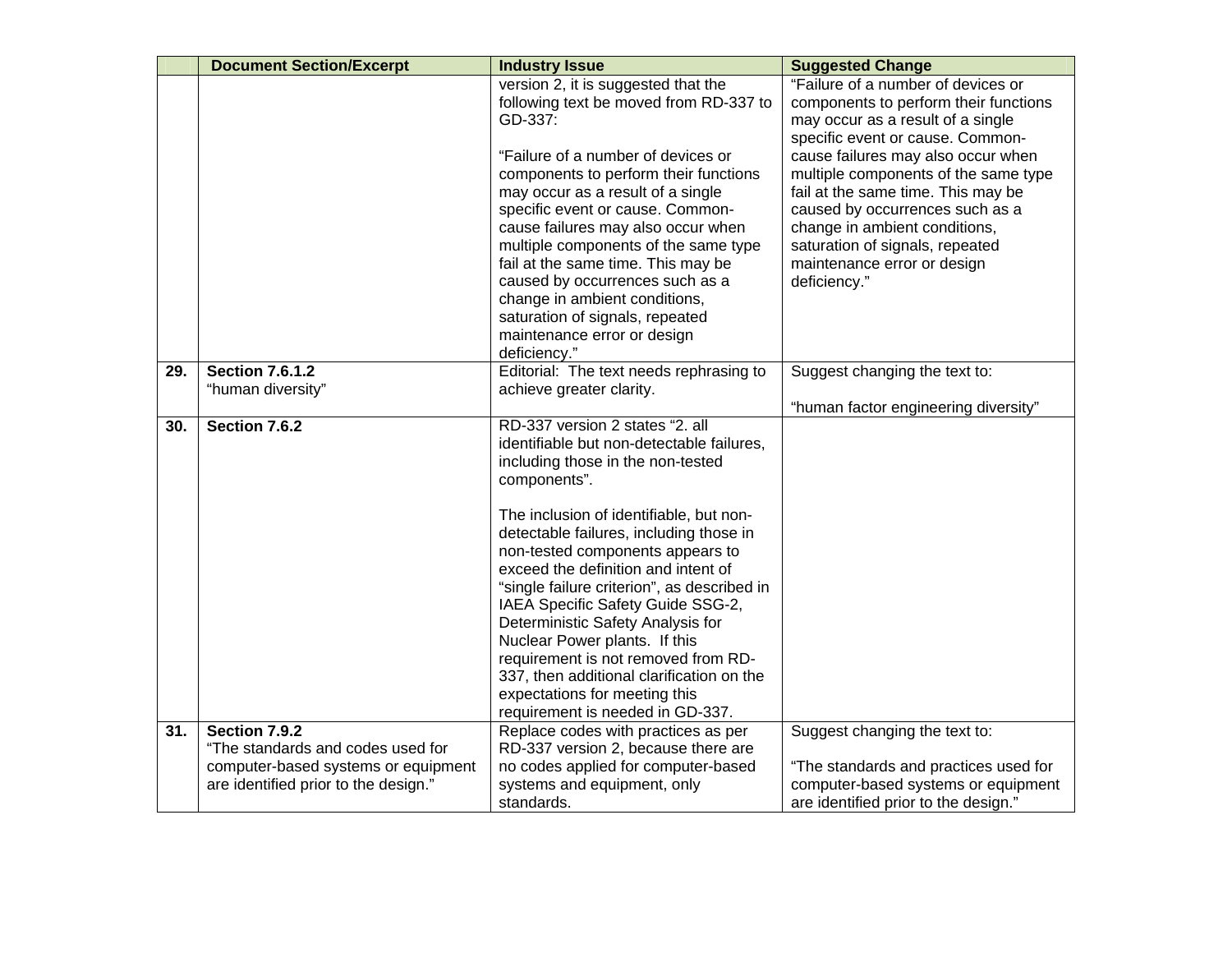|     | <b>Document Section/Excerpt</b>                                                                                                                                                                                                                                                                             | <b>Industry Issue</b>                                                                                                                                                                                                                                                                       | <b>Suggested Change</b>                                                                                                                                                                                                                                                                                                                                                          |
|-----|-------------------------------------------------------------------------------------------------------------------------------------------------------------------------------------------------------------------------------------------------------------------------------------------------------------|---------------------------------------------------------------------------------------------------------------------------------------------------------------------------------------------------------------------------------------------------------------------------------------------|----------------------------------------------------------------------------------------------------------------------------------------------------------------------------------------------------------------------------------------------------------------------------------------------------------------------------------------------------------------------------------|
| 32. | Section 7.9.2<br>"The verification and validation activities<br>should be identified and use a top-down<br>approach."                                                                                                                                                                                       | A bottom up approach should also be<br>allowed and recognized. Verification<br>testing is generally perform using a<br>bottom-up approach (e.g., unit test and<br>then subsystem/integration testing).                                                                                      | Suggest changing the text to:<br>"The verification and validation activities<br>should be identified and use<br>appropriate engineering approaches,<br>e.g., either a top-down or bottom-up<br>approach."                                                                                                                                                                        |
| 33. | Section 7.9.2<br>"The relationship between design and<br>verification and validation should be<br>indicated and the outcome of<br>verification and validation activities<br>should be documented. The<br>relationship between lifecycle and<br>verification and validation activities<br>should be stated." | Editorial: Improved clarity is needed for<br>"The relationship between lifecycle and<br>verification and validation activities<br>should be stated."<br>Lifecycle consists of design, verification<br>and validation activities.                                                            | Suggest changing the text to:<br>"The relationship between design and<br>verification and validation should be<br>indicated and the outcome of<br>verification and validation activities<br>should be documented. The lifecycle<br>should identify when design verification<br>and validation activities are performed<br>in relation to the stages in the design<br>processes." |
| 34. | Section 7.10<br>"Pre-installed equipment can be<br>credited after 30 minutes where only<br>control room actions are needed or<br>after 1 hour if field actions are needed."                                                                                                                                 | The basis and justification for changing<br>from an Industry standard of 15 minutes<br>for operator action in the control room<br>and 30 minutes for operator action<br>outside of the control needs to be<br>provided. This change does not appear<br>to be consistent with IAEA guidance. | Suggest changing the text to:<br>"Pre-installed equipment can be<br>credited after 15 minutes where only<br>control room actions are needed or<br>after 30 minutes if field actions are<br>needed."                                                                                                                                                                              |
| 35. | <b>Section 7.13.1</b><br>"Design and beyond design load<br>categories are defined to demonstrate<br>structural performance in operational<br>states and accident conditions."                                                                                                                               | Editorial: The text needs rephrasing to<br>achieve greater clarity.                                                                                                                                                                                                                         | Suggest changing the text to:<br>"Design load categories are defined to<br>demonstrate structural performance in<br>operational states and design basis<br>accident conditions. In addition,<br>beyond design load categories are<br>considered for structural performance in<br>design extension conditions."                                                                   |
| 36. | <b>Section 7.13.1</b><br>"CSA N289.3-10, Design procedures<br>for seismic qualification of nuclear<br>power plants, clause 5.2.2"                                                                                                                                                                           | Editorial: clause 5.2.2 should be clause<br>5.2.3.                                                                                                                                                                                                                                          | Suggest changing the text to:<br>"CSA N289.3-10, Design procedures<br>for seismic qualification of nuclear<br>power plants, clause 5.2.3"                                                                                                                                                                                                                                        |
| 37. | <b>Section 7.13.1</b>                                                                                                                                                                                                                                                                                       | The guidance should not be restricting                                                                                                                                                                                                                                                      | Suggest changing the text to:                                                                                                                                                                                                                                                                                                                                                    |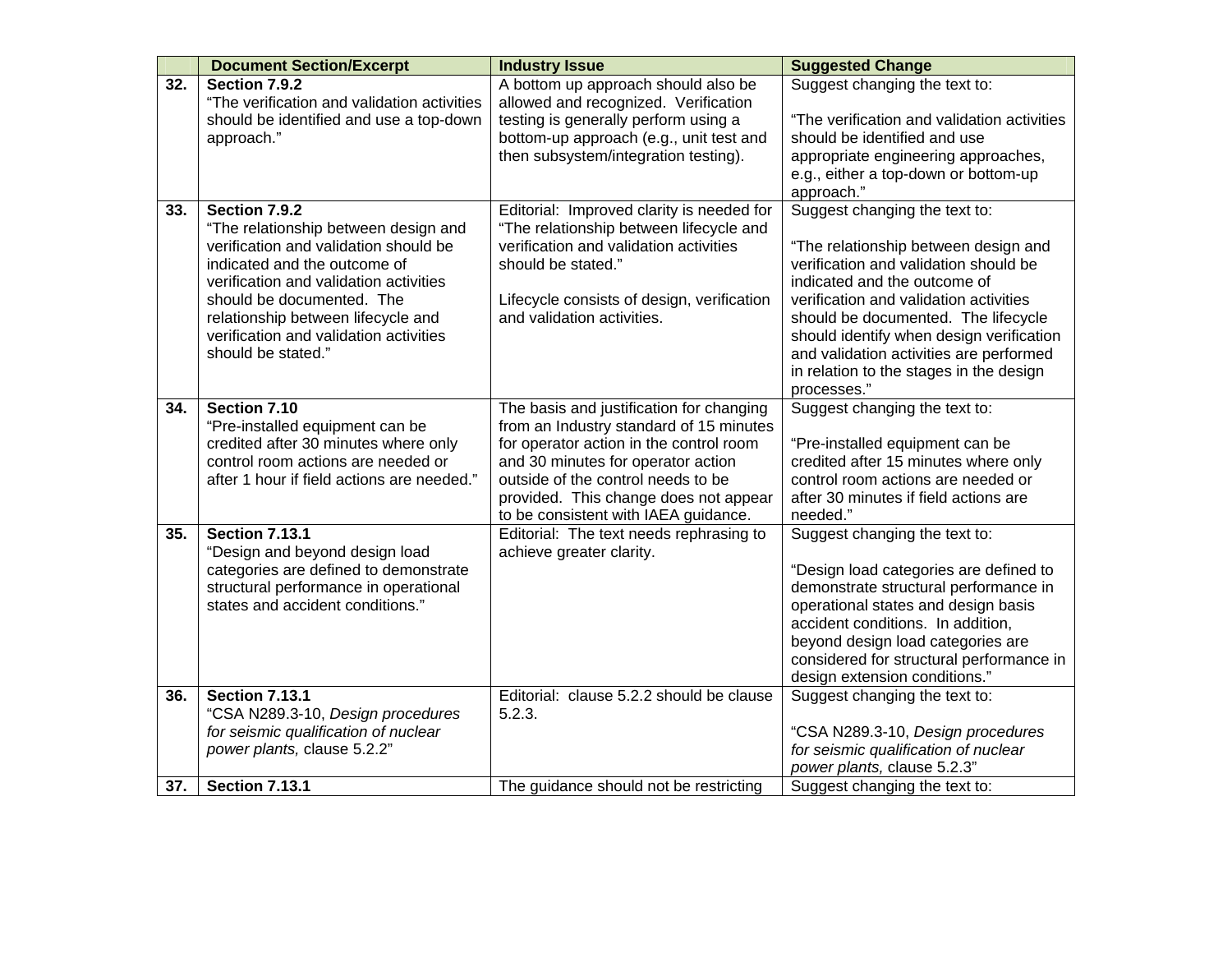|     | <b>Document Section/Excerpt</b>                                                                                     | <b>Industry Issue</b>                                                                                                                                                                                                                                                                                                                                                                                                                                    | <b>Suggested Change</b>                                                                                                                                                                                                                                                                                               |
|-----|---------------------------------------------------------------------------------------------------------------------|----------------------------------------------------------------------------------------------------------------------------------------------------------------------------------------------------------------------------------------------------------------------------------------------------------------------------------------------------------------------------------------------------------------------------------------------------------|-----------------------------------------------------------------------------------------------------------------------------------------------------------------------------------------------------------------------------------------------------------------------------------------------------------------------|
|     | "Damping ratios for structural systems<br>and sub-systems should be taken into<br>account according to ASCE 43-05." | the use of damping ratios to just ASCE<br>43-05. The damping ratio in CSA<br>N289.3-2010 Table 4 should also be<br>allowed.                                                                                                                                                                                                                                                                                                                              | Damping ratios for structural systems<br>and sub-systems should be taken into<br>account according to recognized<br>standards such as ASCE 43-05 and<br>CSA N289.3."                                                                                                                                                  |
| 38. | Section 7.22.3, Table 1<br>"Ductility ratios"                                                                       | Editorial: Clarification is needed to<br>explain that the values of ductility ratios<br>in Table 1 are the same for both<br>DBT/DBA and BDBT/BDBA conditions.                                                                                                                                                                                                                                                                                            | Suggest adding a note to Table 1:<br>"These ductility ratios are equally<br>applicable for DBT/DBA and<br>BDBT/BDBA conditions."                                                                                                                                                                                      |
| 39. | <b>Section 7.22.3, Table 1</b><br>"Ductility ratios and support rotations"                                          | Editorial: Clarification is needed that<br>both the ductility ratios and support<br>rotations shall be met at the same time,<br>as specified in CSA S850-12, i.e., it<br>fails when either of the ductility ratio or<br>first tier BDBT rotation or second tier<br><b>BDBT</b> rotation exceeds its<br>corresponding criteria.                                                                                                                           | Suggest adding a note to Table 1:<br>"The ductility ratios and support<br>rotations shall be met at the same time,<br>as specified in CSA S850-12, i.e., it<br>fails when either of the ductility ratio or<br>first tier BDBT rotation or second tier<br><b>BDBT</b> rotation exceeds its<br>corresponding criteria." |
| 40. | Section 7.22.3, Table 1<br>"Support rotations for DBT"                                                              | DBT support rotations: it is unclear how<br>to design SSCs being "essentially<br>elastic." In Note (6), the strain 1% for<br>reinforcement implies the steel bars are<br>much more beyond yield point; and<br>0.35% concrete compression strain<br>means over concrete peak strength<br>point and is almost crushed. This<br>seems not to correspond to the elastic<br>response of reinforced/prestressed<br>structures/members. Please clarify<br>this. | Suggest providing clarification for Note<br>(6) or revising Note (6).                                                                                                                                                                                                                                                 |
| 41. | <b>Section 7.22.3, Table 1</b><br>"Failure criteria for DBT"                                                        | Since "essentially elastic" response is<br>not a specific rotation, it is hard to<br>directly use it in the design process.<br>Using this DBT in the column cannot<br>provide insight to engineers in design<br>against DBA/DBT events.<br>It is suggested to remove this column<br>(DBT) since it will be automatically                                                                                                                                 | Suggest deleting the DBT column from<br>Table 1.                                                                                                                                                                                                                                                                      |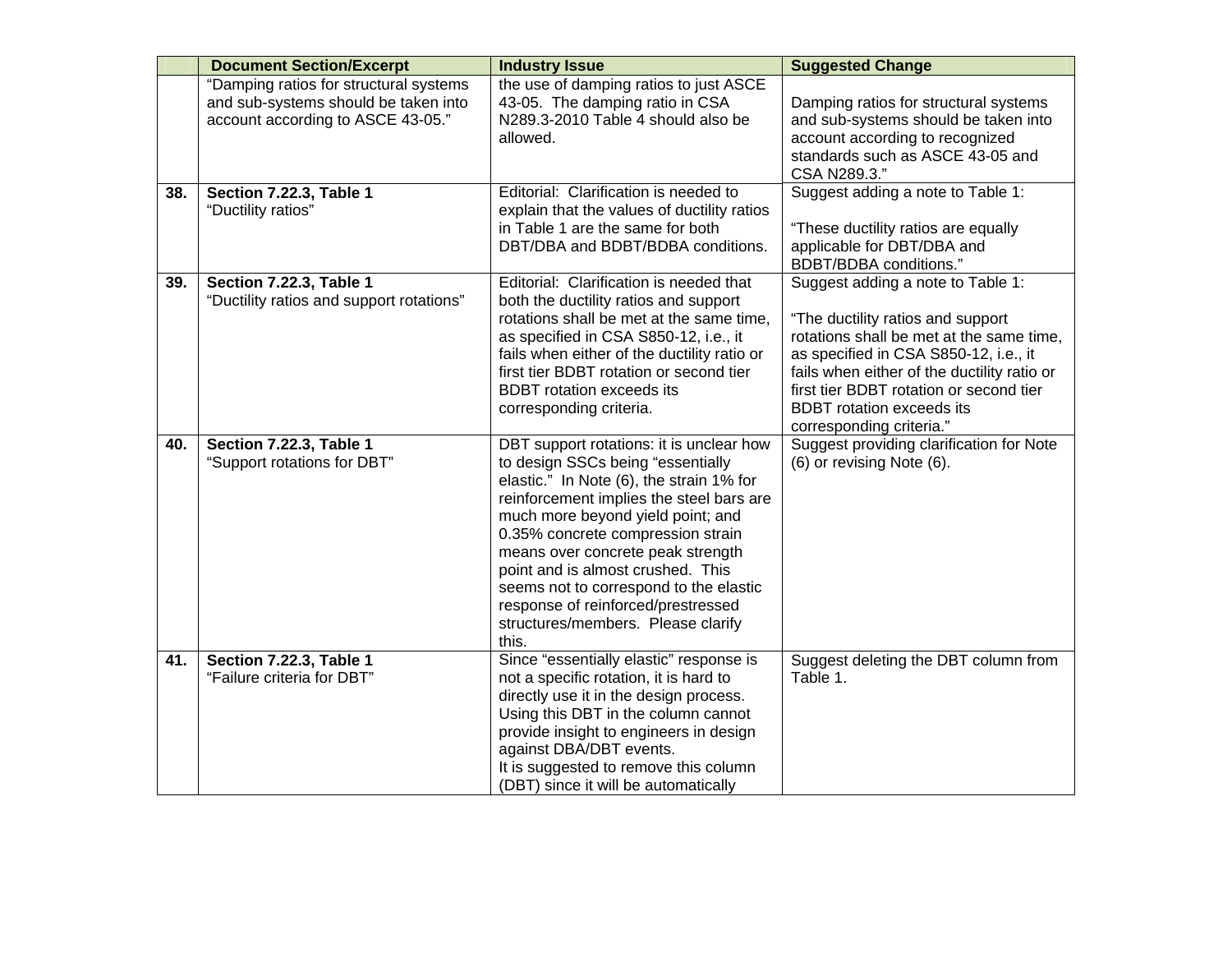|     | <b>Document Section/Excerpt</b>                                                                        | <b>Industry Issue</b>                                                                                                                                                                                                                                                                                                                                                                                                           | <b>Suggested Change</b>                                                                                                                                                                                            |
|-----|--------------------------------------------------------------------------------------------------------|---------------------------------------------------------------------------------------------------------------------------------------------------------------------------------------------------------------------------------------------------------------------------------------------------------------------------------------------------------------------------------------------------------------------------------|--------------------------------------------------------------------------------------------------------------------------------------------------------------------------------------------------------------------|
|     |                                                                                                        | governed by the ductility ratio for this<br>condition. The ductility ratios such as<br>those in CSA N287.3 or ACI 349-06 are<br>well developed for application to DBA<br>events. Thus, for DBT conditions, the<br>current ductility criteria should be used.                                                                                                                                                                    |                                                                                                                                                                                                                    |
| 42. | Section 7.22.3, Table 1<br>"Support rotations for BDBT"                                                | Clarification is needed for when the<br>UFC 3-340-02 criteria apply to nuclear<br>containment structures with controllable<br>leak tightness. The support rotations<br>are based on the experimental results<br>of the concrete members, which might<br>have significantly different cross<br>sections compared to those in nuclear<br>civil structures.                                                                        | Suggest adding further clarification to<br>Table 1 regarding the use of the criteria<br>for support rotations for BDBT.                                                                                            |
| 43. | Section 7.22.3, Table 1<br>"BDBT support rotations for shell-type<br>containment"                      | Clarification is needed on the definition<br>of the term "support rotation" for various<br>types of structures such as dome or<br>cylindrical shells.<br>For various types of containment<br>structures, the criteria for support<br>rotations may be easier to apply to<br>beam/column/wall-panel members,<br>when simplified as SDOF systems as<br>described in CSA S850-12.                                                  | Suggest adding text to clarify the CNSC<br>expectations for "support rotation" for<br>various types of structures such as<br>dome or cylindrical shells.                                                           |
| 44. | Section 7.22.3, Table 1<br>"BDBT acceptance criteria"                                                  | Use of permissible strain limits in the<br>nonlinear 3D finite element analyses,<br>such as in the analysis of Ultimate<br>Pressure Capacity (UPC), provides<br>practical engineering rules. From some<br>test results for nuclear containments,<br>the permissible strain limits specified in<br>US NRC RG 1.216 and/or NUREG/CR-<br>6906 may be applicable to the BDBT<br>events for the corresponding loading<br>conditions. | Suggest adding text to allow for<br>alternative BDBT failure acceptance<br>criteria to facilitate practical analysis<br>and design against blast and impact<br>loading on civil structures in nuclear<br>industry. |
| 45. | <b>Section 7.22.3, Table 2</b><br>"Failure criteria of steel reinforcement<br>for concrete structures" | Table 2 specifies permissible strains for<br>reinforce steel and post-tensioning<br>steel. Clarification is needed on the<br>use of the criteria for the permissible                                                                                                                                                                                                                                                            | Add clarification as notes to Table 2 for<br>the relationship between the<br>acceptance criteria in Tables 1 and 2.                                                                                                |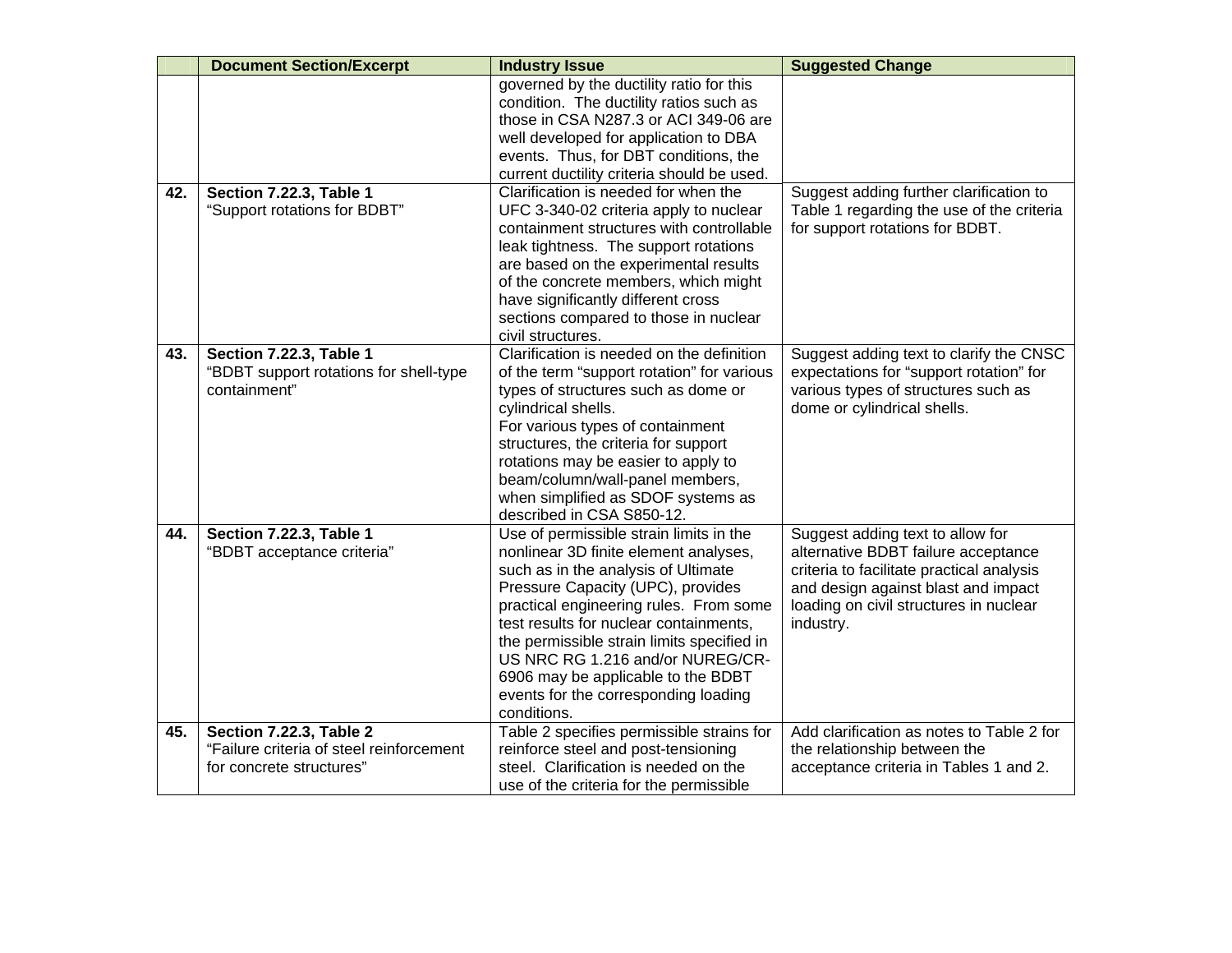|     | <b>Document Section/Excerpt</b>          | <b>Industry Issue</b>                      | <b>Suggested Change</b>                   |
|-----|------------------------------------------|--------------------------------------------|-------------------------------------------|
|     |                                          | strains of reinforcing steel in Table 2    |                                           |
|     |                                          | with respect to the ductility ratios and   |                                           |
|     |                                          | support rotations in Table 1.              |                                           |
| 46. | Section 7.22.3, Table 2                  | Due to the nature of impact and            | The rationale for the suggested values    |
|     | "Steel failure criteria"                 | impulsive loading, the steel allowable     | to be applied in design should be         |
|     |                                          | strains based on NEI 07-13 may be          | included.                                 |
|     |                                          | applicable, but these values are           |                                           |
|     |                                          | significant greater than those from        |                                           |
|     |                                          | Sandia tests for UPC. The reason for       |                                           |
|     |                                          | the differences are likely due to the      |                                           |
|     |                                          | dynamic versus static responses to the     |                                           |
|     |                                          | impact and impulsive loadings              |                                           |
| 47. | <b>Section 8.1.0.3</b>                   | The terminology is not according to        | Suggest changing the text to:             |
|     | "The reactor internal components         | ASME Code. Note that Subsection NG         |                                           |
|     | designated as ASME Code, Section III,    | of the code does not apply to              | "The reactor internals classified as Core |
|     | Core Support Structures should be        | components (see ASME definition of         | Support Structures according to ASME      |
|     | designed, fabricated, and examined in    | component in NCA-9000), applies to         | BPVC Section III Division 1 NG-1121,      |
|     | accordance with the provisions of        | core support structures and internal       | should be designed, fabricated, and       |
|     | Section III, subsection NG, of the       | structures.                                | examined in accordance with the           |
|     | ASME Code."                              | The suggested change is in accordance      | provisions of ASME BPVC Section III       |
|     |                                          | with the ASME terminology.                 | Division 1, subsection NG."               |
| 48. | <b>Section 8.1.0.3</b>                   | The terminology is not according to        | Suggest changing the text to:             |
|     | "Those reactor internals components      | ASME Code. Note that Subsection NG         |                                           |
|     | not designated as ASME Code, Section     | of the code does not apply to              | "For those reactor internals classified   |
|     | III, Core Support Structures should be   | components (see ASME definition of         | as internal structures in accordance      |
|     | designated as internal structures in     | component in NCA-9000), applies to         | with ASME Code, Section III, Division     |
|     | accordance with ASME Code, Section       | core support structures and internal       | 1, Subsection NG-1122, the design         |
|     | III, Subsection NG-1122. The design      | structures. See ASME BPVC Section          | criteria, loading conditions, and         |
|     | criteria, loading conditions, and        | III, NG-1121 and NG-1122 for               | analyses that provide the basis for their |
|     | analyses that provide the basis for the  | definitions of core support structures     | design requirements of ASME Code,         |
|     | design of reactor internals (other than  | and internal structures, and applicability | Section III, Division 1, Subsection NG-   |
|     | the core support structures) should      | of NG subsection to both of them.          | 3000, and they should be constructed      |
|     | meet the guidelines of ASME Code,        | The suggested change is in accordance      | so as not to adversely affect the         |
|     | Section III, Subsection NG-3000, and     | with the ASME terminology.                 | integrity of the core support structures. |
|     | constructed so as to not adversely       |                                            | If other guidelines (e.g., manufacturer   |
|     | affect the integrity of the core support |                                            | standards or empirical methods based      |
|     | structures. If other guidelines (e.g.,   |                                            | on field experience and testing) are the  |
|     | manufacturer standards or empirical      |                                            | bases for the stress, deformation, and    |
|     | methods based on field experience and    |                                            | fatigue criteria, those guidelines should |
|     | testing) are the bases for the stress,   |                                            | be identified and their use justified in  |
|     | deformation, and fatigue criteria, those |                                            | the design."                              |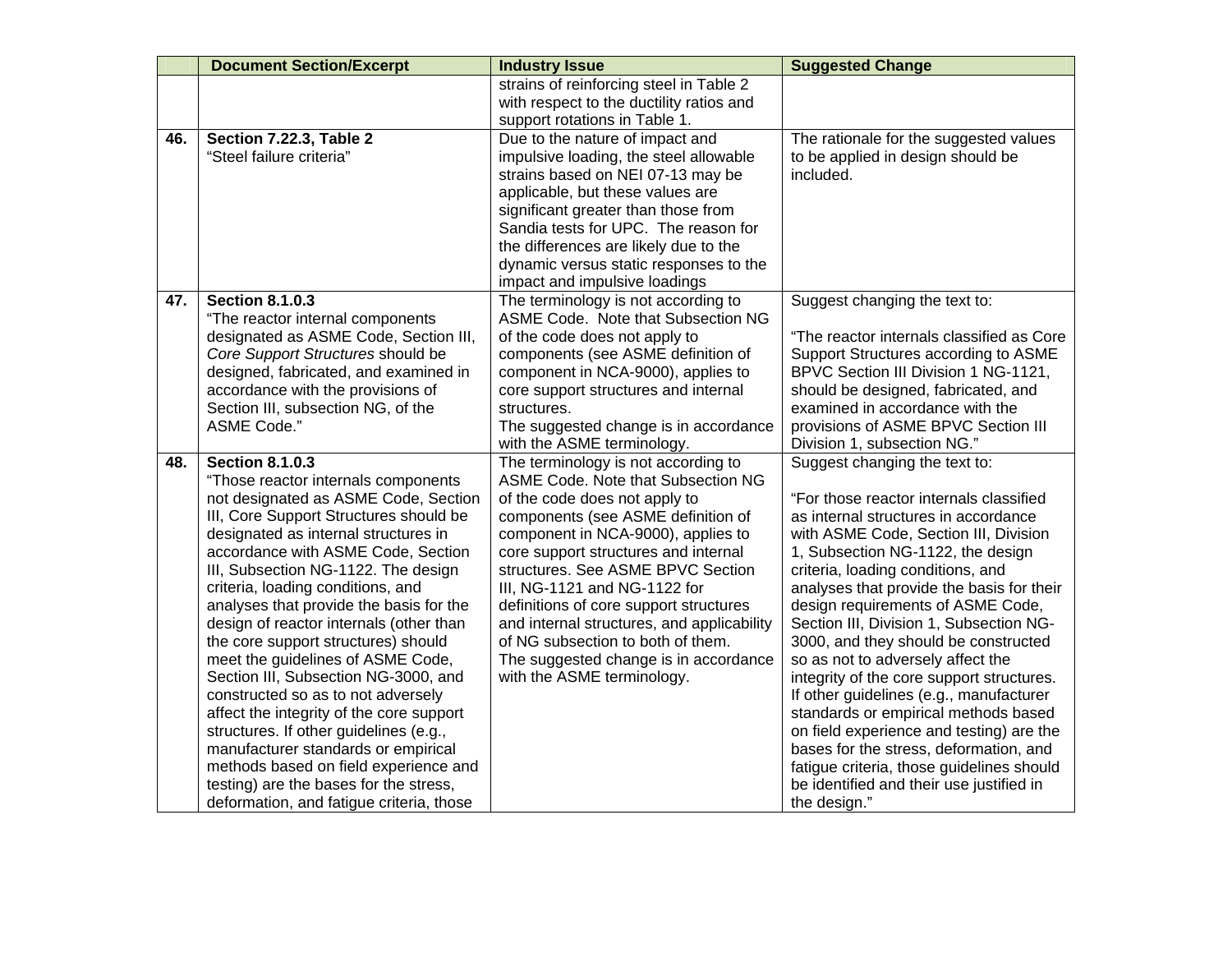|     | <b>Document Section/Excerpt</b>                                                                                                                                                                                                                                                                                                                                                                                                       | <b>Industry Issue</b>                                                                                                                                                                                                                                                                 | <b>Suggested Change</b>                                                                                                                                                                                                                                                                                                                                                                                                                                                                                                                             |
|-----|---------------------------------------------------------------------------------------------------------------------------------------------------------------------------------------------------------------------------------------------------------------------------------------------------------------------------------------------------------------------------------------------------------------------------------------|---------------------------------------------------------------------------------------------------------------------------------------------------------------------------------------------------------------------------------------------------------------------------------------|-----------------------------------------------------------------------------------------------------------------------------------------------------------------------------------------------------------------------------------------------------------------------------------------------------------------------------------------------------------------------------------------------------------------------------------------------------------------------------------------------------------------------------------------------------|
|     | guidelines should be identified and their<br>use justified in the design."                                                                                                                                                                                                                                                                                                                                                            |                                                                                                                                                                                                                                                                                       |                                                                                                                                                                                                                                                                                                                                                                                                                                                                                                                                                     |
| 49. | <b>Section 8.1.0.3</b><br>"For non-ASME code structures and<br>components, design margins presented<br>for allowable stress, deformation, and<br>fatigue should be equal to or greater<br>than margins for other plants of similar<br>design with successful operating<br>experience. Any decreases in design<br>margins should be justified."                                                                                        | This sentence should be applicable to<br>anything else except for what the<br>ASME code covers, which means<br>anything else than pressure retaining<br>components or supports, core support<br>structures and internal structures.<br>Supports were not included in the<br>sentence. | Suggest changing the text to:<br>"For non-ASME code structures,<br>components and supports, design<br>margins presented for allowable stress,<br>deformation, and fatigue should be<br>equal to or greater than margins for<br>other plants of similar design with<br>successful operating experience. Any<br>decreases in design margins should be<br>justified."                                                                                                                                                                                  |
| 50. | <b>Section 8.1.0.3</b><br>"Specific reactor internals components<br>designated as Class 1, Class 2, and<br>Class 3 should be designed, fabricated,<br>and examined in accordance with the<br>applicable codes and standards, such<br>as ASME Section III for light water<br>reactors (LWR), and CSA N285.0,<br>General requirements for pressure-<br>retaining systems and components in<br>CANDU nuclear power plants for<br>CANDU." | Rephrase according to ASME<br>terminology. I suggest to move this<br>paragraph for Class 1/2/3 pressure<br>retaining components and supports at<br>the beginning of the subsection<br>"Reactor internals".                                                                            | Suggest changing the text to:<br>"Specific reactor internals components<br>or supports classified as Class 1, Class<br>2, and Class 3 in accordance with<br><b>ASME BPVC Section III Division 1.</b><br>Subsection NCA-2000, should be<br>designed, fabricated, and examined in<br>accordance with the applicable codes<br>and standards, such as ASME BPVC<br>Section III for light water reactors<br>(LWR), and CSA N285.0, General<br>requirements for pressure-retaining<br>systems and components in CANDU<br>nuclear power plants for CANDU." |
| 51. | <b>Section 8.2</b><br>"control of pressure via heaters, sprays<br>or coolers"                                                                                                                                                                                                                                                                                                                                                         | Pressure control can also be done by<br>steam bleeding                                                                                                                                                                                                                                | Suggest changing the text to:<br>"control of pressure via heaters, sprays,<br>coolers or steam bleeding"                                                                                                                                                                                                                                                                                                                                                                                                                                            |
| 52. | <b>Section 8.4</b>                                                                                                                                                                                                                                                                                                                                                                                                                    | For LWRs, a control rod ejection is a<br>possible postulated initiating event.<br>The text should include guidance on the<br>means of shutdown to account for this<br>type of event.                                                                                                  |                                                                                                                                                                                                                                                                                                                                                                                                                                                                                                                                                     |
| 53. | Section 8.9.1                                                                                                                                                                                                                                                                                                                                                                                                                         | It is suggested that some additional<br>clarification is needed for the definition<br>of station blackout. To achieve greater                                                                                                                                                         |                                                                                                                                                                                                                                                                                                                                                                                                                                                                                                                                                     |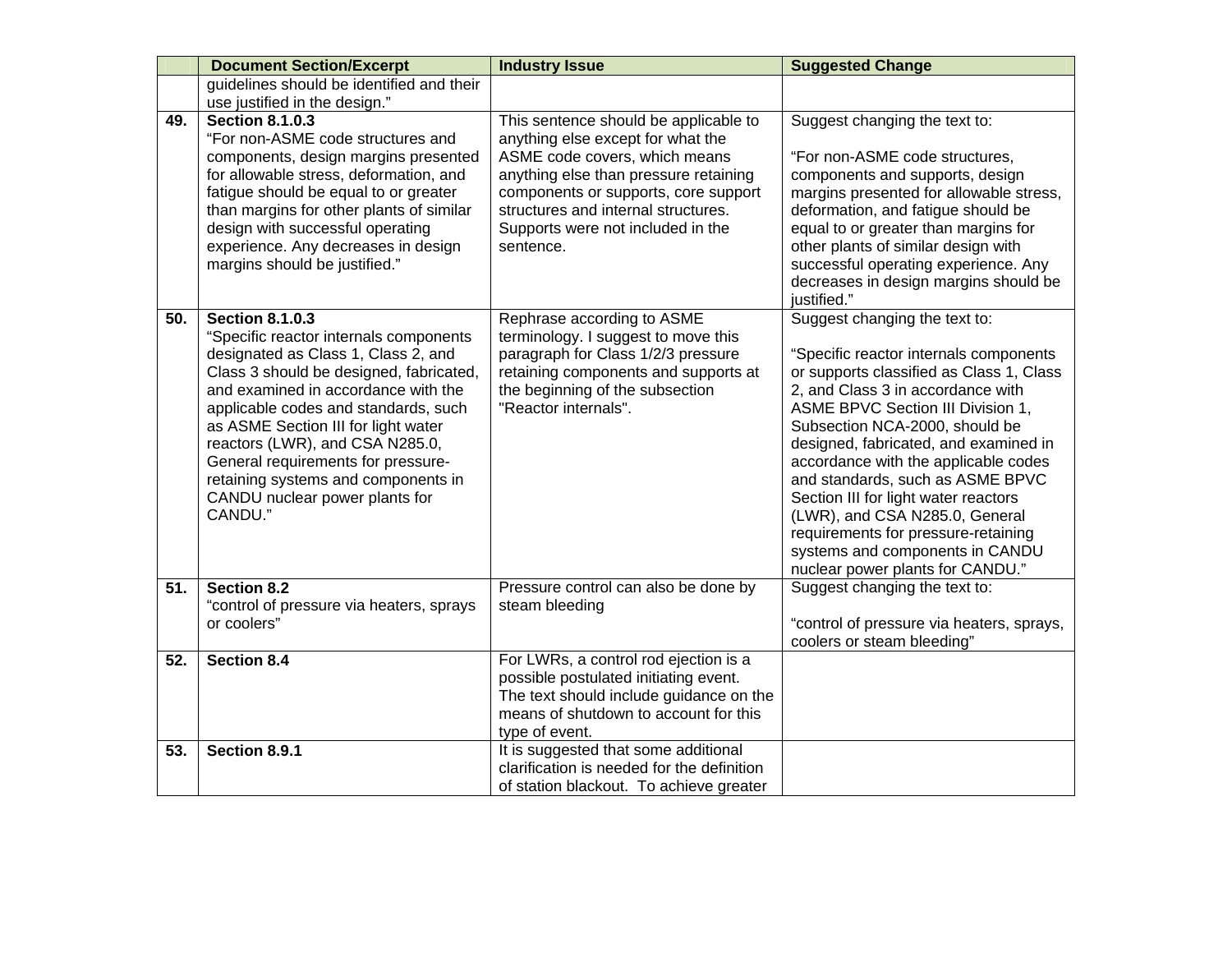|     | <b>Document Section/Excerpt</b>    | <b>Industry Issue</b>                                                                                                                                                                                                                                                                                                                                                                                                                                                                                                                                                                                                                                                                                                                                                                                                                                | <b>Suggested Change</b>                                                                                                                                                                                                                                                                                                                                                                                              |
|-----|------------------------------------|------------------------------------------------------------------------------------------------------------------------------------------------------------------------------------------------------------------------------------------------------------------------------------------------------------------------------------------------------------------------------------------------------------------------------------------------------------------------------------------------------------------------------------------------------------------------------------------------------------------------------------------------------------------------------------------------------------------------------------------------------------------------------------------------------------------------------------------------------|----------------------------------------------------------------------------------------------------------------------------------------------------------------------------------------------------------------------------------------------------------------------------------------------------------------------------------------------------------------------------------------------------------------------|
|     |                                    | clarity, the complete loss of ac power<br>from offsite and onsite main generator,<br>standby and emergency power sources<br>needs to be defined as:<br>the loss of supply of AC power to<br>essential and non-essential<br>switchgear buses in a nuclear<br>power plant,<br>the unavailability of standby and<br>emergency power sources that<br>automatically start up and connect<br>in response to the loss of offsite<br>power and a turbine trip,<br>excluding a concurrent single<br>failure, and<br>excluding a concurrent design<br>basis accident.<br>Furthermore, it is suggested that the<br>definition of station blackout should<br>exclude assumptions of failure to<br>standby AC power sources that are<br>dedicated to powering SSCs that are<br>complementary design features,<br>provided the applicable requirements<br>are met. |                                                                                                                                                                                                                                                                                                                                                                                                                      |
| 54. | Glossary                           | Add definition of "proven design from<br>RD-337 version 2.                                                                                                                                                                                                                                                                                                                                                                                                                                                                                                                                                                                                                                                                                                                                                                                           | Suggest changing the text to:<br>"proven design<br>A design of a component(s) can be<br>proven either by showing compliance<br>with accepted engineering standards,<br>or by a history of experience, or by test,<br>or some combination of these. New<br>component(s) are "proven" by<br>performing a number of acceptance<br>and demonstration tests that show the<br>component(s) meets pre-defined<br>criteria." |
| 55. | anticipated operational occurrence | The definition of anticipated operational                                                                                                                                                                                                                                                                                                                                                                                                                                                                                                                                                                                                                                                                                                                                                                                                            | Suggest revising the definition in this                                                                                                                                                                                                                                                                                                                                                                              |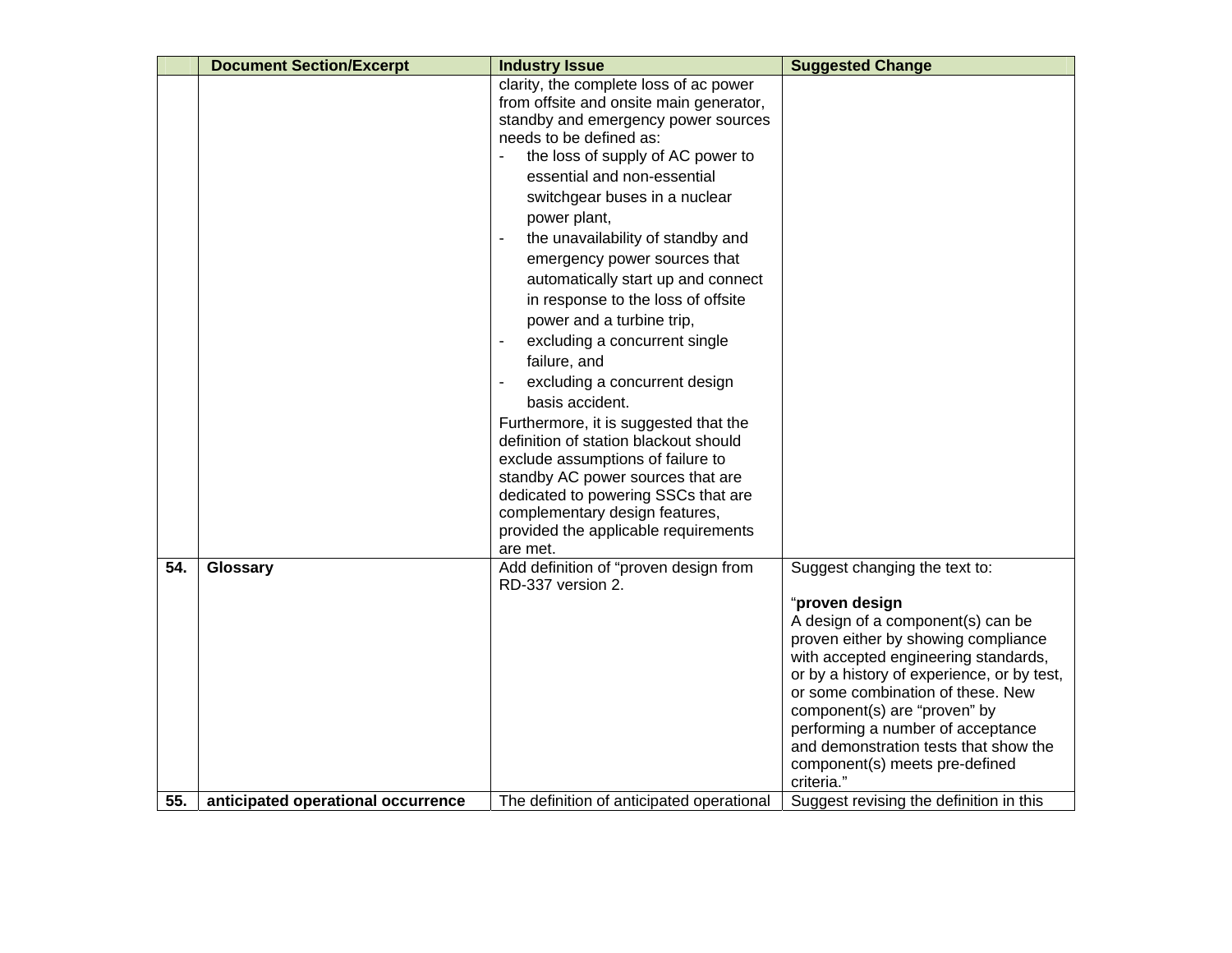|     | <b>Document Section/Excerpt</b>                                                                                                                                                                                                                                      | <b>Industry Issue</b>                                                                                                                                                                                                                                                                                                                                                                                                                          | <b>Suggested Change</b>                                                                                                                                                                                                         |
|-----|----------------------------------------------------------------------------------------------------------------------------------------------------------------------------------------------------------------------------------------------------------------------|------------------------------------------------------------------------------------------------------------------------------------------------------------------------------------------------------------------------------------------------------------------------------------------------------------------------------------------------------------------------------------------------------------------------------------------------|---------------------------------------------------------------------------------------------------------------------------------------------------------------------------------------------------------------------------------|
|     | An operational process deviating from<br>normal operation, which is expected to                                                                                                                                                                                      | occurrences is not identical to the<br>definition provided in the glossary in                                                                                                                                                                                                                                                                                                                                                                  | document to be consistent with that<br>provided in RD-310:                                                                                                                                                                      |
|     | occur at least once during the operating<br>lifetime of a facility, but which, in view of<br>the appropriate design provisions, does<br>not cause any significant damage to                                                                                          | RD-310. The definition should be<br>consistent in both documents.                                                                                                                                                                                                                                                                                                                                                                              | "An operational process deviating from<br>normal operation that is expected to<br>occur once or several times during the                                                                                                        |
|     | items important to safety or lead to<br>accident conditions.                                                                                                                                                                                                         |                                                                                                                                                                                                                                                                                                                                                                                                                                                | operating lifetime of the NPP but which,<br>in view of the appropriate design<br>provisions, does not cause any<br>significant damage to items important to<br>safety nor lead to accident conditions."                         |
| 56. | "cliff-edge effect<br>A large increase in the severity of<br>consequences caused by a small<br>change of conditions. Note: cliff-<br>edges can be caused by changes in<br>the characteristics of the<br>environment, the event or changes<br>in the plant response." | The term "cliff edge effects" should not<br>be used.<br>The impact of this proposed wording<br>requires further evaluation, particularly<br>in light of the work and projects in<br>progress to meet RD-310 requirements.                                                                                                                                                                                                                      | Suggest that this term be deleted from<br>GD-337 pending further evaluation.                                                                                                                                                    |
| 57. | "complementary design feature<br>A design feature added to the design<br>as a stand-alone structure, system<br>or component (SSC) or added<br>capability to an existing SSC to cope<br>with design extension conditions."                                            | For new nuclear power plants, more<br>clarification is required with respect to<br>whether portable equipment should be<br>listed under systems important to safety<br>as complementary design features for<br>new nuclear power plants. For existing<br>nuclear power plants it is noted that<br>portable equipment is not considered to<br>be systems important to safety. This<br>additional clarification should be<br>included in GD-337. | No change to text.                                                                                                                                                                                                              |
| 58. | mission time<br>The duration of time within which a<br>system or component is required to<br>operate or be available to operate and<br>fulfill its function following an event.                                                                                      | Editorial: For clarity, suggest adding<br>"safety" before "function" and allowing<br>for multiple safety functions.                                                                                                                                                                                                                                                                                                                            | Suggest changing the text to:<br>"mission time<br>The duration of time within which a<br>system or component is required to<br>operate or be available to operate and<br>fulfill its safety function(s) following an<br>event." |
| 59. | "probabilistic safety assessment<br>A comprehensive and integrated                                                                                                                                                                                                   | The definition of probabilistic safety<br>assessment is not identical to that                                                                                                                                                                                                                                                                                                                                                                  | Suggest replacing the definition in RD-<br>337 version 2 with the definition                                                                                                                                                    |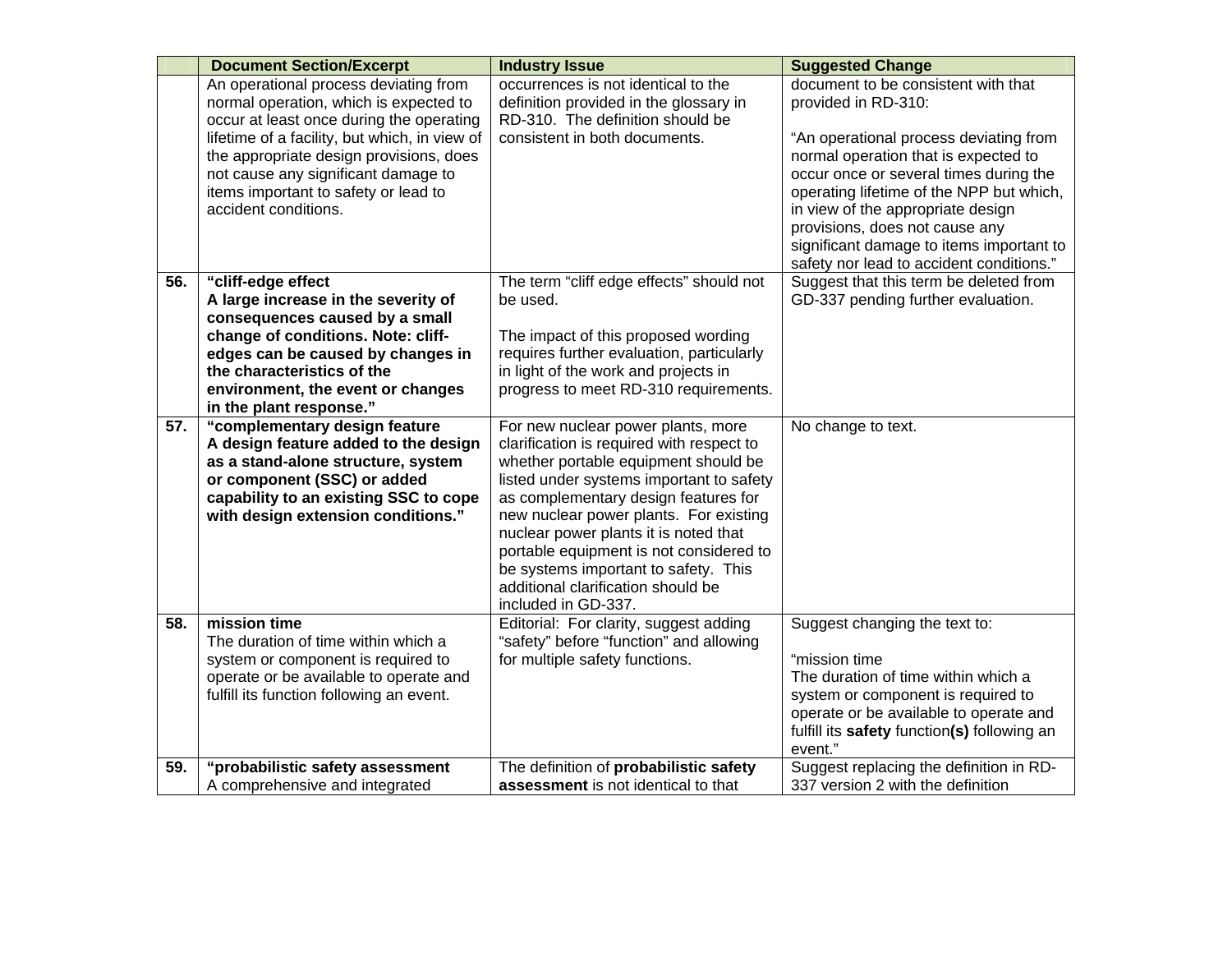|     | <b>Document Section/Excerpt</b>                                                                                                                                                                                                                                                                                                                                                                                                                                                                                                                                                                                                                                                                                                                                                                                                          | <b>Industry Issue</b>                                                                                                           | <b>Suggested Change</b>                                                                                                                                                                                                                                                                                                                                                                                                                                                                                                                                                                                                                                                                                                                                                                                                                                                                                                                                                                                              |
|-----|------------------------------------------------------------------------------------------------------------------------------------------------------------------------------------------------------------------------------------------------------------------------------------------------------------------------------------------------------------------------------------------------------------------------------------------------------------------------------------------------------------------------------------------------------------------------------------------------------------------------------------------------------------------------------------------------------------------------------------------------------------------------------------------------------------------------------------------|---------------------------------------------------------------------------------------------------------------------------------|----------------------------------------------------------------------------------------------------------------------------------------------------------------------------------------------------------------------------------------------------------------------------------------------------------------------------------------------------------------------------------------------------------------------------------------------------------------------------------------------------------------------------------------------------------------------------------------------------------------------------------------------------------------------------------------------------------------------------------------------------------------------------------------------------------------------------------------------------------------------------------------------------------------------------------------------------------------------------------------------------------------------|
|     | assessment of the safety of the nuclear<br>power plant. The safety assessment                                                                                                                                                                                                                                                                                                                                                                                                                                                                                                                                                                                                                                                                                                                                                            | provided in the glossary in S-294.<br>Consistency is required.                                                                  | provided in S-294:                                                                                                                                                                                                                                                                                                                                                                                                                                                                                                                                                                                                                                                                                                                                                                                                                                                                                                                                                                                                   |
|     | considers the probability,<br>progression and consequences of<br>equipment failures or transient<br>conditions to derive numerical<br>estimates that provide a consistent<br>measure of the safety of the nuclear<br>power plant, as follows:<br>1. a Level 1 PSA identifies and<br>quantifies the sequences of<br>events that may lead to the<br>loss of core structural<br>integrity and massive fuel<br>failures<br>2. a Level 2 PSA starts from the<br>Level 1 results and analyses<br>the containment behaviour,<br>evaluates the radionuclides<br>released from the failed fuel<br>and quantifies the releases to<br>the environment<br>3. a Level 3 PSA starts from the<br>Level 2 results and analyses<br>the distribution of<br>radionuclides in the<br>environment and evaluates<br>the resulting effect on public<br>health." |                                                                                                                                 | "probabilistic safety assessment<br>For a NPP or a fission nuclear reactor,<br>a comprehensive and integrated<br>assessment of the safety of the plant or<br>reactor. The safety assessment<br>considers the probability, progression<br>and consequences of equipment<br>failures or transient conditions to derive<br>numerical estimates that provide a<br>consistent measure of the safety of the<br>plant or reactor, as follows:<br>1. a Level 1 PSA identifies and<br>quantifies the sequences of events<br>that may lead to the loss of core<br>structural integrity and massive fuel<br>failures<br>2. a Level 2 PSA starts from the Level<br>1 results and analyses the<br>containment behaviour, evaluates<br>the radionuclides released from the<br>failed fuel and quantifies the<br>releases to the environment<br>3. a Level 3 PSA starts from the Level<br>2 results and analyses the<br>distribution of radionuclides in the<br>environment and evaluates the<br>resulting effect on public health. |
|     |                                                                                                                                                                                                                                                                                                                                                                                                                                                                                                                                                                                                                                                                                                                                                                                                                                          |                                                                                                                                 | A PSA may also be referred to as a<br>Probabilistic Risk Assessment (PRA)."                                                                                                                                                                                                                                                                                                                                                                                                                                                                                                                                                                                                                                                                                                                                                                                                                                                                                                                                          |
| 60. | "severe accident<br><b>Accident conditions more severe</b>                                                                                                                                                                                                                                                                                                                                                                                                                                                                                                                                                                                                                                                                                                                                                                               | As written, the definition of severe<br>accident does not encompass beyond                                                      | Suggest changing the text to:                                                                                                                                                                                                                                                                                                                                                                                                                                                                                                                                                                                                                                                                                                                                                                                                                                                                                                                                                                                        |
|     | than a design basis accident and<br>involving significant core<br>degradation."                                                                                                                                                                                                                                                                                                                                                                                                                                                                                                                                                                                                                                                                                                                                                          | design basis accidents involving the<br>spent fuel bay where significant fuel<br>degradation would be a postulated<br>scenario. | "Accident conditions more severe than<br>a design basis accident and involving<br>significant fuel degradation."                                                                                                                                                                                                                                                                                                                                                                                                                                                                                                                                                                                                                                                                                                                                                                                                                                                                                                     |
|     |                                                                                                                                                                                                                                                                                                                                                                                                                                                                                                                                                                                                                                                                                                                                                                                                                                          | Suggest replacing "significant core<br>degradation" with "significant fuel                                                      |                                                                                                                                                                                                                                                                                                                                                                                                                                                                                                                                                                                                                                                                                                                                                                                                                                                                                                                                                                                                                      |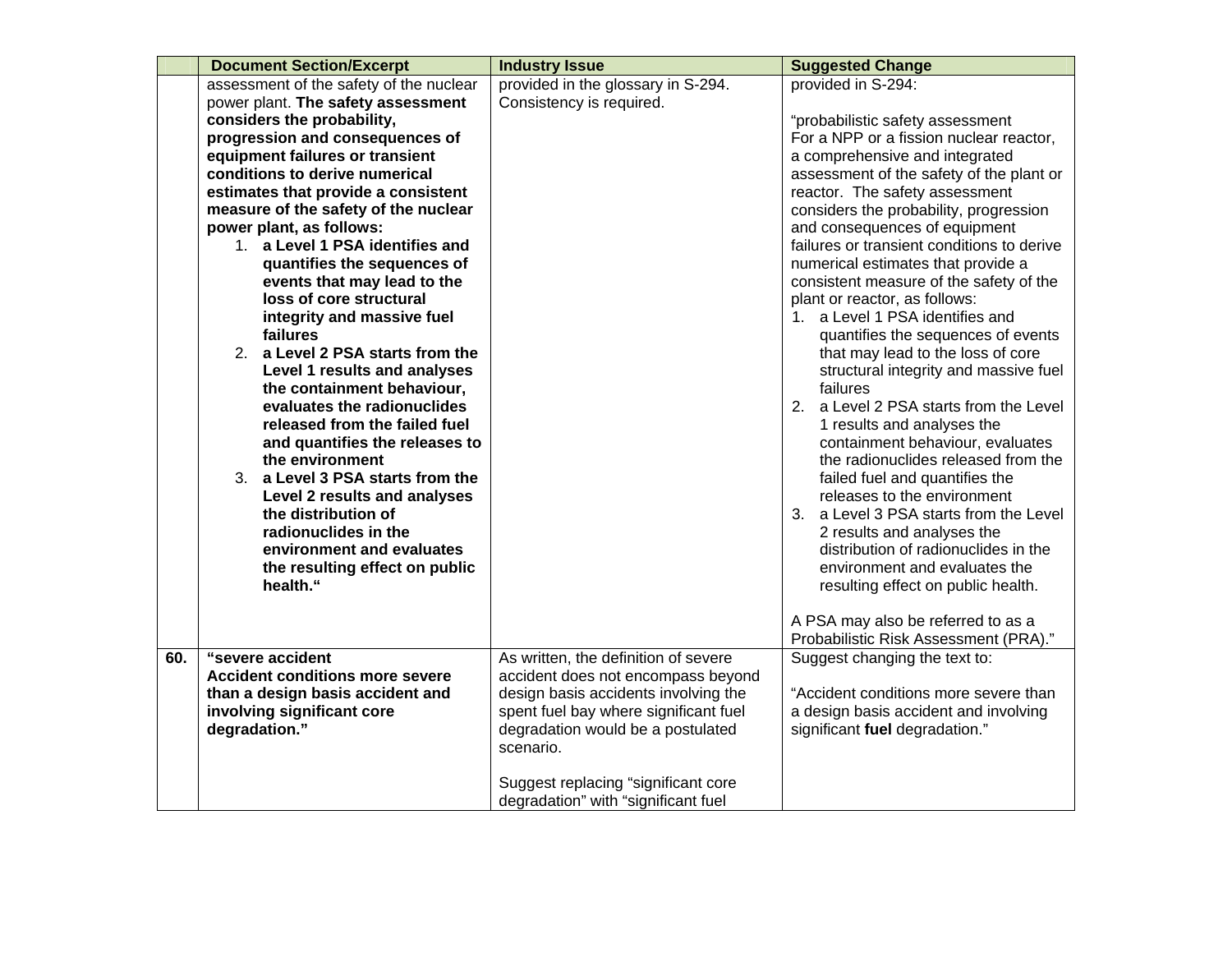|     | <b>Document Section/Excerpt</b>                                         | <b>Industry Issue</b>                                                                                                                                                                         | <b>Suggested Change</b>                                                           |
|-----|-------------------------------------------------------------------------|-----------------------------------------------------------------------------------------------------------------------------------------------------------------------------------------------|-----------------------------------------------------------------------------------|
|     |                                                                         | degradation" to encompass BDBAs for<br>the spent fuel bay. This change would<br>not have an impact on the intent of the<br>definition of severe accident when<br>applied to the reactor core. |                                                                                   |
|     |                                                                         | A change to the definition is also<br>needed to make it consistent with                                                                                                                       |                                                                                   |
|     |                                                                         | Section 7.3.4.1, "Severe accidents                                                                                                                                                            |                                                                                   |
|     |                                                                         | represent accident conditions that<br>involve significant fuel degradation,                                                                                                                   |                                                                                   |
|     |                                                                         | either in-core or in-fuel storage."                                                                                                                                                           |                                                                                   |
| 61. | "shutdown state<br>A state characterized by subcriticality of           | Replace "actuation of safety systems<br>could be blocked" to "actuation of safety                                                                                                             | Suggest changing the text to:                                                     |
|     | the reactor. At shutdown, automatic                                     | systems may be blocked".                                                                                                                                                                      | "shutdown state                                                                   |
|     | actuation of safety systems could be<br>blocked and support systems may | This suggestion is to make the                                                                                                                                                                | A state characterized by subcriticality of<br>the reactor. At shutdown, automatic |
|     | remain in abnormal configurations."                                     | definition consistent with the use of                                                                                                                                                         | actuation of safety systems may be                                                |
|     |                                                                         | "may" and "can" from the preface.                                                                                                                                                             | blocked and support systems may<br>remain in abnormal configurations."            |
|     |                                                                         | Any blocking of safety system actuation<br>is only permissible within the limits of                                                                                                           |                                                                                   |
|     |                                                                         | the regulatory requirements.                                                                                                                                                                  |                                                                                   |
| 62. | "station blackout<br>A complete loss of alternating                     | Suggest identifying this is also<br>"extended loss of AC power event" -                                                                                                                       | Suggest changing the text to:                                                     |
|     | current (AC) power from offsite and                                     | consistent with use of term in industry.                                                                                                                                                      | "station blackout (also known as                                                  |
|     | onsite main generator, standby and                                      |                                                                                                                                                                                               | extended loss of AC power event)                                                  |
|     | emergency power sources. Note<br>that it does not include failure of    |                                                                                                                                                                                               | A complete loss of alternating current<br>(AC) power from offsite and onsite main |
|     | uninterruptible AC power supplies                                       |                                                                                                                                                                                               | generator, standby and emergency                                                  |
|     | (UPS) and DC power supplies. It also                                    |                                                                                                                                                                                               | power sources. Note that it does not                                              |
|     | does not include failure of alternate<br>AC power."                     |                                                                                                                                                                                               | include failure of uninterruptible AC<br>power supplies (UPS) and DC power        |
|     |                                                                         |                                                                                                                                                                                               | supplies. It also does not include failure                                        |
|     |                                                                         |                                                                                                                                                                                               | of alternate AC power."                                                           |
| 63. | "ultimate heat sink                                                     | Suggest using the IAEA definition,                                                                                                                                                            | Suggest changing the text to:                                                     |
|     | A medium to which the residual heat<br>can always be transferred and is | rather than paraphrasing the IAEA<br>definition.                                                                                                                                              | "ultimate heat sink                                                               |
|     | normally an inexhaustible natural                                       |                                                                                                                                                                                               | A medium into which the transferred                                               |
|     | body of water or the atmosphere."                                       |                                                                                                                                                                                               | residual heat can always be accepted,                                             |
|     |                                                                         |                                                                                                                                                                                               | even if all other means of removing the                                           |